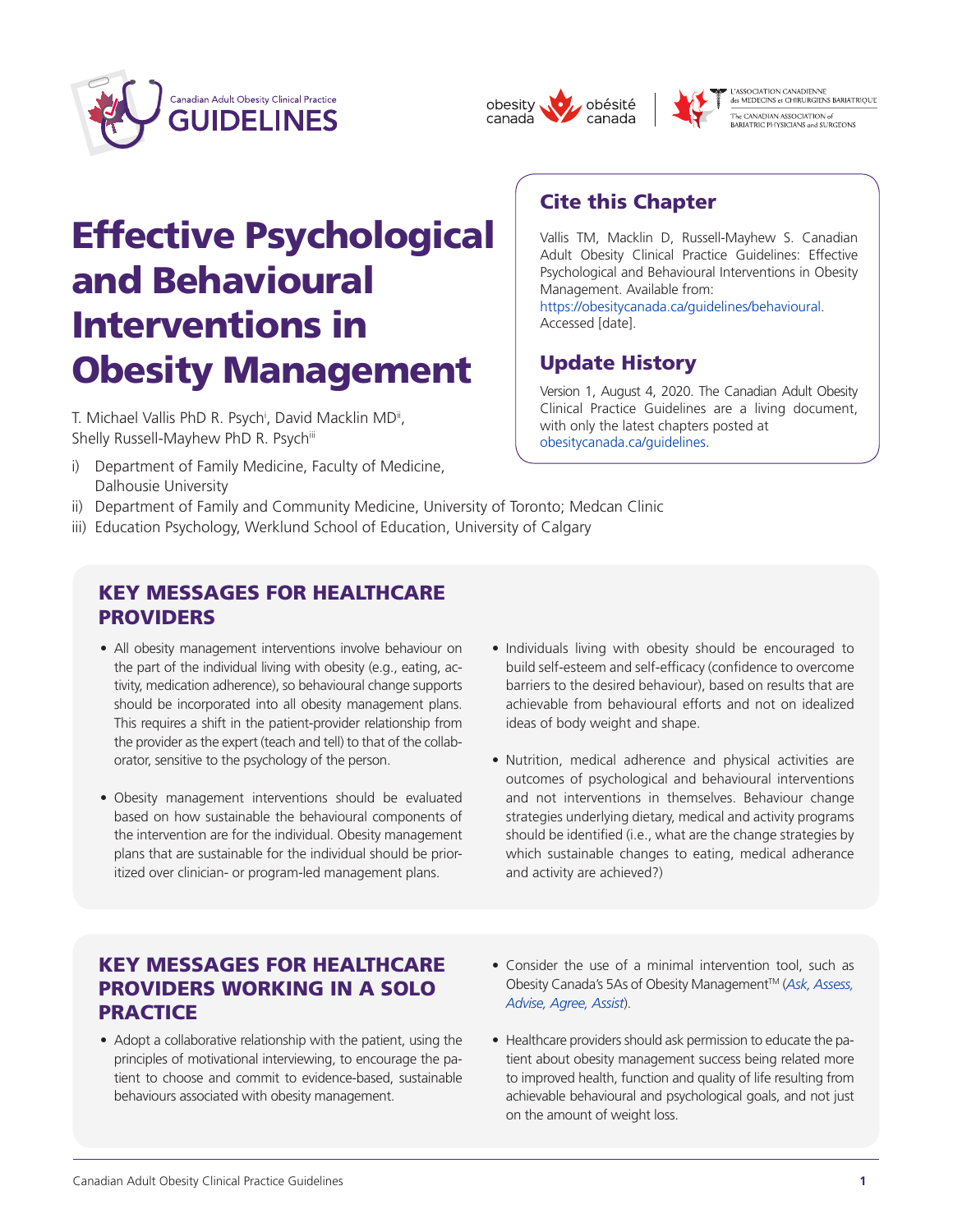- Education should be focused around biology, bias and behaviour. Ask permission to discuss evidence regarding biological and environmental factors, including genetics (family history, the instinctual drive for food), neuroendocrine functions that promote weight regain following weight loss and physical and social environments (i.e., built environment, food availability/security, sociocultural factors).
- • Consider using the concept of "best weight" (i.e., the weight that a person can achieve and maintain while living their healthiest and happiest life). This education should be offered as a means of reducing self-bias and supporting appropriate outcome goals that acknowledge that weight is not a behaviour. This encourages body acceptance.
- Educate the patient that success is related to setting achievable, sustainable goals to which they can adhere, while developing confidence to overcome barriers and fostering an intrinsic motivation to maintain the plan. Goals should positively impact health, function and quality of life.
- Encourage the patient to:
	- Set and sequence goals that are realistic and achievable.
	- Self-monitor behaviour.
	- Analyze setbacks using problem solving and cognitive reframing, including clarifying and reflecting on values-based behaviours. See Figure 1 for an illustration of how to support the patient in their obesity management journey.
	- For providers who function within teams (including obesity specialty programs), at least one member of the team should develop competency in behavioural interventions, including self-monitoring, goal setting and action planning, reinforcement management, social comparison, cognitive restructuring, motivational interviewing and values-based counselling. Psychological and behavioural interventions should focus on the impact of the intervention on adherence, self-efficacy and autonomous motivation.

#### Recommendations

- 1. Multi-component psychological interventions (combining behaviour modification [goal setting, self-monitoring, problem solving], cognitive therapy [reframing] and values-based strategies to alter nutrition and activity) should be incorporated into care plans for weight loss and improved health status and quality of life (Level 1a, Grade A)<sup>1-8</sup> in a manner that promotes adherence, confidence and intrinsic motivation (Level 1b, Grade A).  $9-13$
- 2. Healthcare providers should provide longitudinal care with consistent messaging to people living with obesity to support the development of confidence in overcoming barriers (self-efficacy) and intrinsic motivation (personal, meaningful reasons to change), to encourage the patient to set and sequence health goals that are realistic and achievable (Level 1a, Grade A,),9-15 to self-monitor behaviour (Level 1a, Grade A)<sup>9,10,14,15</sup> and to

analyze setbacks using problem-solving and adaptive thinking (cognitive reframing), including clarifying and reflecting on values-based behaviours (Level 1a, Grade A).9,10,14,15

- 3. Healthcare providers should ask patients' permission to educate them that success in obesity management is related to improved health, function and quality of life resulting from achievable behavioural goals, and not on the amount of weight loss (Level 1a, Grade A).<sup>16,17</sup>
- 4. Healthcare providers should provide follow-up sessions consistent with repetition and relevance to support the development of self-efficacy and intrinsic motivation.<sup>9-15</sup> Once an agreement to pursue a behavioural path has been established (health behaviour and/or medication and/or surgical pathways) follow-up sessions should repeat the above messages in a fashion consistent with repetition (the provider role) and relevance (the patient role) to support the development of self-efficacy and intrinsic motivation (Level 1a, Grade A).

#### KEY MESSAGES FOR PEOPLE LIVING WITH OBESITY

- The main goal of psychological and behavioural interventions is to help people living with obesity make changes that are sustainable, that promote positive self-esteem and confidence and that improve health, function and quality of life.
- There is not one pathway to success. Goals should be individualized and be important to the individual and not just the clinician or program.
- There are many psychological and behavioural strategies that can be helpful. Individuals living with obesity should seek out a clinician with expertise in behaviour change to help identify relevant strategies.
- Given that healthier weights involve overcoming many challenges (cravings, habits, availability, social pressures) sustained behaviour change is more successful if the behaviours chosen by the individual are consistent with his/her core values.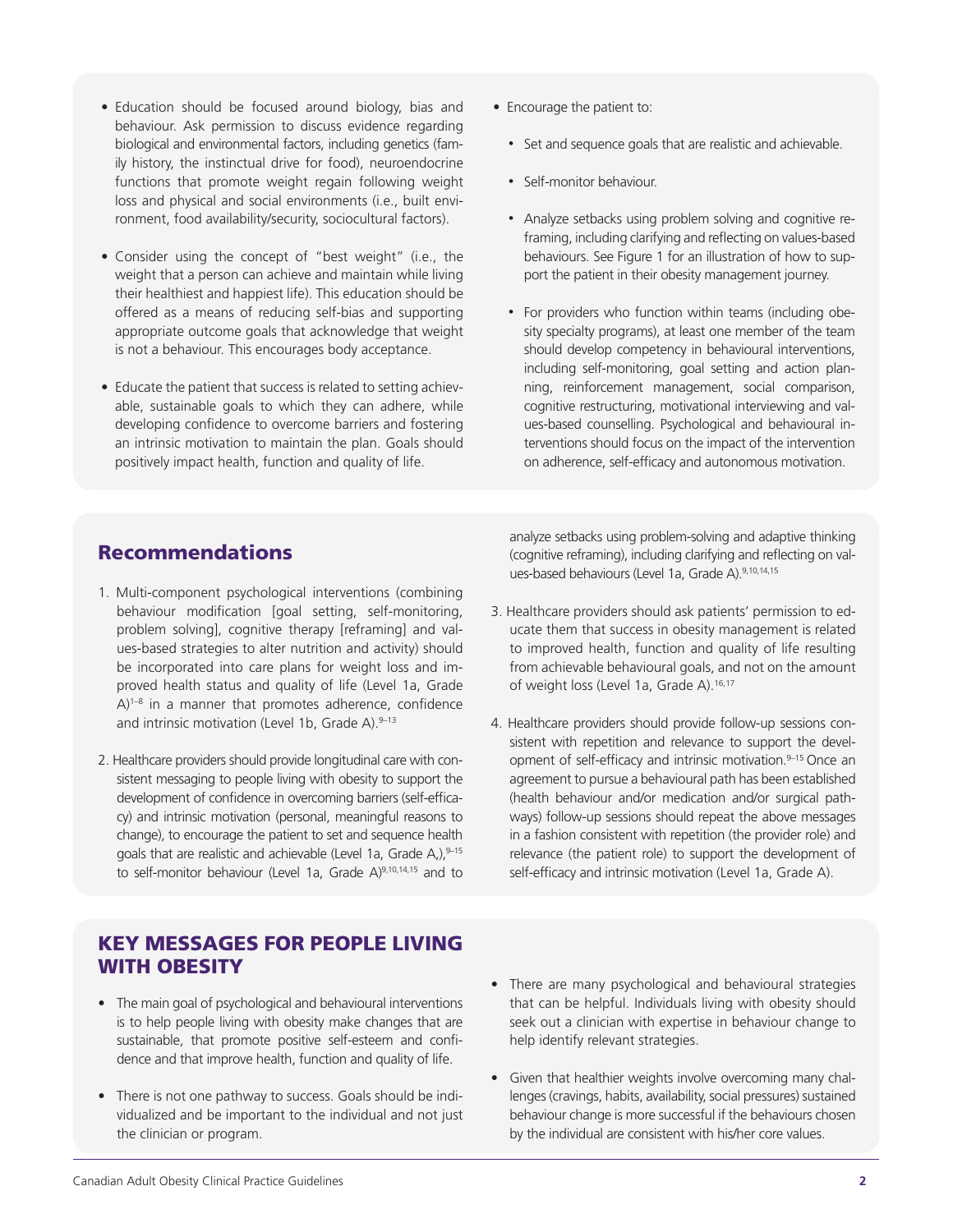#### Figure 1: Solo MD Model

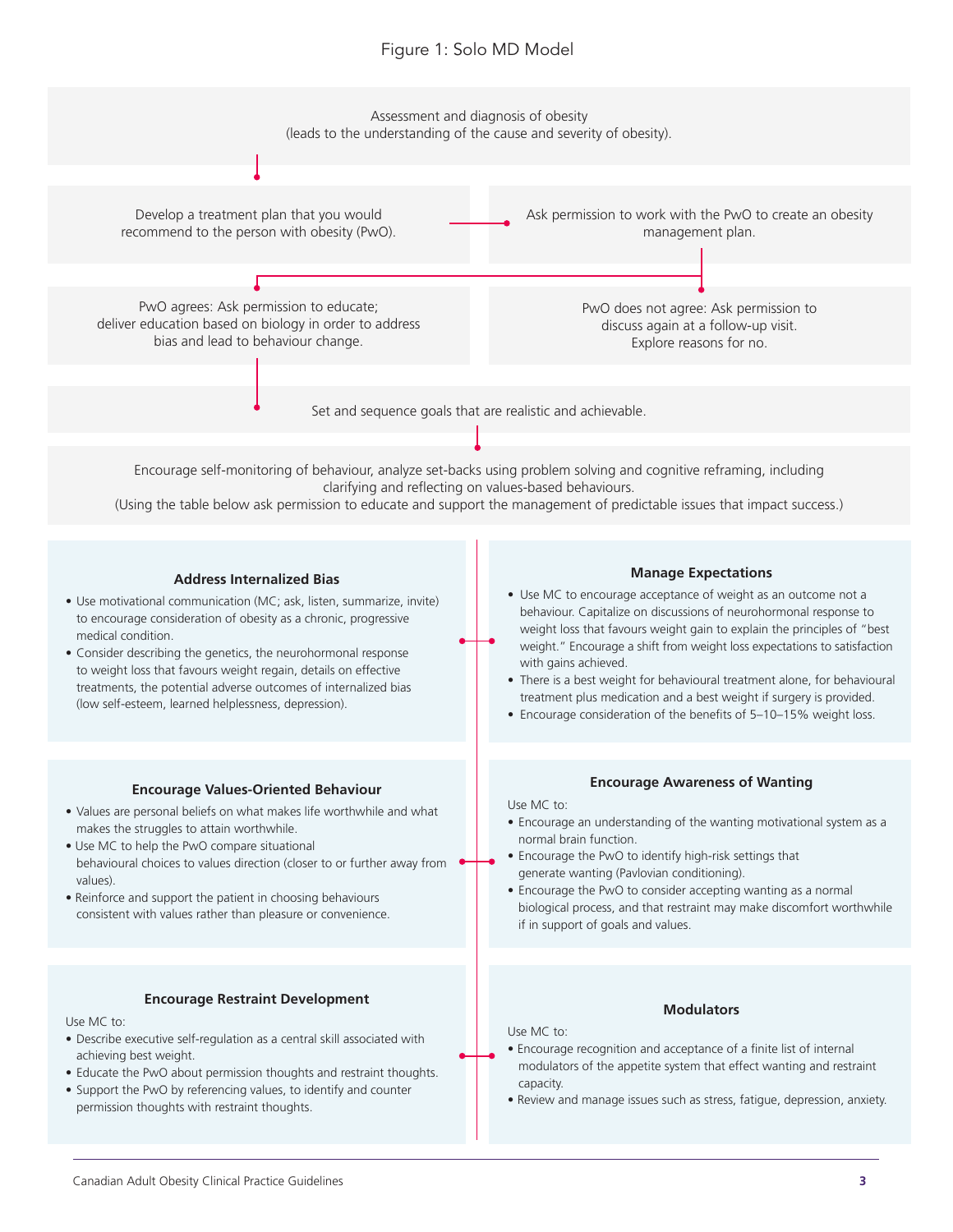#### Table 1: Evidence Review

Recommendations for primary care providers working in solo practices, teams and obesity management specialty services were based on a systematic review of the literature.

| <b>MAIN FINDING</b>                                                                                                                                                                                                                                                                                                                                                                                                                                                                                                 |                                                                                                                                                                                                       | <b>EVIDENCE LEVEL</b> |
|---------------------------------------------------------------------------------------------------------------------------------------------------------------------------------------------------------------------------------------------------------------------------------------------------------------------------------------------------------------------------------------------------------------------------------------------------------------------------------------------------------------------|-------------------------------------------------------------------------------------------------------------------------------------------------------------------------------------------------------|-----------------------|
| Multi-component behavioural<br>interventions implemented by trained<br>individuals (regulated providers)<br>focused on calorie restriction and<br>energy expenditure are effective.                                                                                                                                                                                                                                                                                                                                 | In producing modest weight loss in individuals with<br>overweight and obesity. <sup>1-7</sup>                                                                                                         | LEVEL 1A, GRADE A     |
|                                                                                                                                                                                                                                                                                                                                                                                                                                                                                                                     | In producing improved health status and quality of life. <sup>3,8</sup>                                                                                                                               | LEVEL 1A, GRADE A     |
|                                                                                                                                                                                                                                                                                                                                                                                                                                                                                                                     | Healthcare providers can be trained to effectively<br>implement the wide range of behavioural interventions<br>available. <sup>14, 18-25</sup>                                                        | LEVEL 1B, GRADE A     |
|                                                                                                                                                                                                                                                                                                                                                                                                                                                                                                                     | The use of technology, such as interactive websites or mobile<br>devices, are effective as adjuncts to in-person delivery of<br>behavioural interventions (more research needed). <sup>26,27</sup>    | LEVEL 1B, GRADE A     |
| A number of specific behavioural inter-<br>ventions have been demonstrated to be<br>effective, including self-monitoring, goal<br>setting and action planning, reinforcement<br>management, social comparison, cognitive<br>restructuring and motivational<br>interviewing.9,10,14,15                                                                                                                                                                                                                               |                                                                                                                                                                                                       | LEVEL 1A, GRADE A     |
|                                                                                                                                                                                                                                                                                                                                                                                                                                                                                                                     | Behavioural interventions that impact adherence,<br>self-efficacy and autonomous (intrinsic) motivation are<br>associated with the best long-term outcome.9-13                                        | LEVEL 1B, GRADE A     |
|                                                                                                                                                                                                                                                                                                                                                                                                                                                                                                                     |                                                                                                                                                                                                       | LEVEL 1A, GRADE A     |
|                                                                                                                                                                                                                                                                                                                                                                                                                                                                                                                     | Behavioural interventions that strengthen restraint<br>(self-regulation) improve outcomes, particularly in those<br>who report strong food cravings. <sup>32-34</sup>                                 | LEVEL 2, GRADE B      |
| Providers should be informed about the<br>powerful neurobiological underpinnings<br>of the drive to eat (food cravings) as well<br>as the power of food as a reinforcement<br>(associative learning).<br>This information should be used to establish<br>a non-judgmental understanding of the<br>barriers to change in the individual living<br>with obesity (reducing stigma) and aid<br>in the identification of behavioural goals<br>that are achievable in the context of the<br>strength of this drive. 28-31 | Acceptance and commitment therapies are value-added<br>adjuncts to multi-component behavioural interventions. <sup>35,36</sup>                                                                        | LEVEL 2, GRADE B      |
|                                                                                                                                                                                                                                                                                                                                                                                                                                                                                                                     | Self-bias is common and may affect outcomes. Assessing<br>for internalized weight bias is recommended to aid with<br>reducing bias and encouraging achievable expectations. <sup>37-39</sup>          | LEVEL 2, GRADE B      |
|                                                                                                                                                                                                                                                                                                                                                                                                                                                                                                                     | Coping strategies consistent with the principles of cognitive<br>behavioural therapy and acceptance and commitment therapy<br>can help mitigate against internalized weight bias. <sup>37,40,41</sup> | LEVEL 1B, GRADE A     |
|                                                                                                                                                                                                                                                                                                                                                                                                                                                                                                                     | Excessive obesity care expectations do not appear to be a<br>deterrent to behavioural interventions. <sup>16,17</sup>                                                                                 | LEVEL 1B, GRADE A     |
|                                                                                                                                                                                                                                                                                                                                                                                                                                                                                                                     | Satisfaction with obesity management is associated with<br>improved outcomes and can be encouraged as an alternative<br>goal to achieving a specific weight. <sup>42-43</sup>                         | LEVEL 1B, GRADE A     |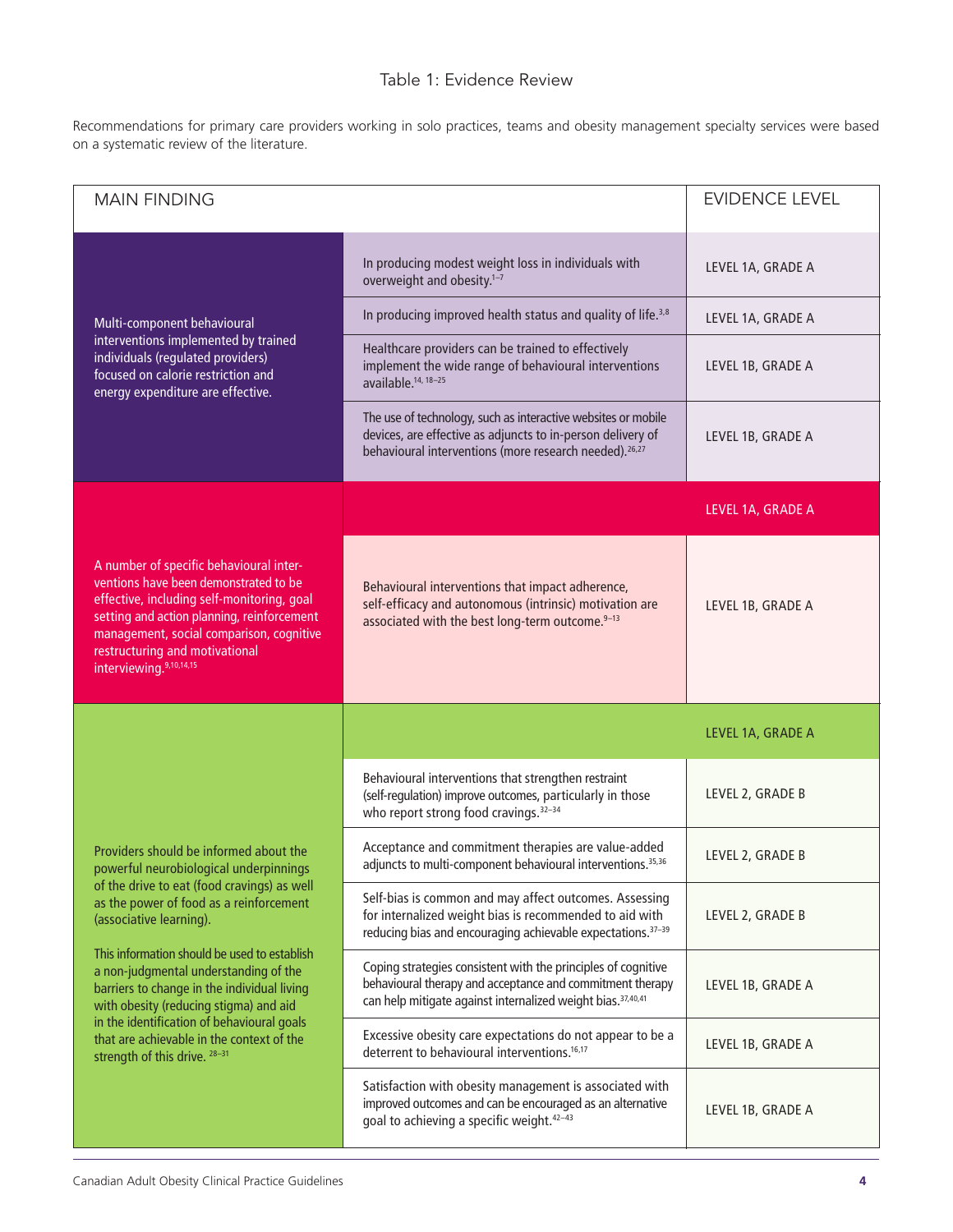### **Definitions**

Behavioural interventions have been traditionally seen as nutrition and exercise programs (i.e., lifestyle interventions). In this guideline we have decided to replace the term "lifestyle interventions" with "behavioural interventions."

Behavioural change interventions are programs that help patients reach their health behaviour goals (nutrition, physical activity, sleep, stress reduction, etc.) or health goals (e.g., improved quality of life, obesity management, etc.). In this guideline, we call them "behavioural change interventions" which include programs that offer obesity management and standard behaviour therapy, such as goal setting, self-monitoring, stimulus control, problem solving, cognitive restructuring and relapse prevention.

Multi-component psychological and/or behavioural therapy is one of the core evidence-based treatment modalities in obesity management, along with pharmacotherapy and surgery. Multi-component psychological and behavioural therapy/interventions are theory-driven programs. In this guideline, psychological therapy includes interventions such as CBT, acceptance therapy, etc. Behavioural therapy includes strategies such as goal setting, self-monitoring, stimulus control, problem solving, cognitive restructuring and relapse prevention. So, as with pharmacotherapy and surgery, not all patients may need psychological or behavioural therapy.

#### Introduction

With obesity being understood as a chronic medical disease and not simply a consequence of poor health behaviour choices, obesity management takes on many of the principles of chronic disease management.44 There are several implications of this chronic disease perspective that are noteworthy with regard to psychological interventions for obesity management.

First, as with other chronic conditions, the outcomes that are desired from obesity management interventions are primarily determined not by what the clinician does inside the visit but by the behavioural choices the individual makes outside of the clinic and within the context of their lives.<sup>45,46</sup> As such, it needs to be recognized with psychological and behavioural interventions that outcomes are dependent on what the person living with obesity is able to do (behavioural adherence), not what the clinician does. Early literature on behavioural treatments did not make this distinction; rather, there was a focus on interventions as characterized by the nature of the changes desired by the clinician. Early studies described behavioural interventions as nutrition or exercise interventions, in which specific behaviours were recommended to the patient and the intervention was dominated by delivering these behavioural instructions to patients. The evidence supported that such interventions were effective, at least in the short term, while participants were engaged with clinicians around the recommended behaviours. Over time, the focus expanded to address behavioural strategies that were designed to overcome barriers to the recommended behaviours. Such studies would describe their intervention as

nutrition interventions and/or exercise combined with behavioural strategies such as goal setting, self-monitoring, problem solving, cognitive restructuring, etc. These interventions are described as multi-component behavioural interventions.47,48

More recent literature has linked interventions to behavioural and psychological theory and have also begun to examine the mediators of change; that is, what are the behavioural strategies most likely to be associated with success? So, as behavioural interventions have matured, nutrition interventions and exercise are not seen as the independent variable (the treatment), but as the dependent variable (the outcome). The independent variables are the theory-driven behavioural methods designed to change eating and activity behaviours.

Second, when obesity management is framed in the context of chronicity and patient centricity, it becomes important to view sustained behaviour and psychological change as the ultimate goal. This again supports a shift from what the clinician is doing to what the patient is able to sustain in the long run. Behavioural and psychological theories that address constructs such as self-efficacy (confidence to perform a behaviour in the face of barriers), intrinsic motivation and readiness to change support this shift from short-term (following the instructions of the clinician) to long-term change (identifying and committing to a behavioural pathway that can be incorporated into one's lifestyle). As well, the behavioural aspects of managing obesity as a chronic condition support a broad perspective on behaviour. That is, obesity management behaviours go beyond nutrition interventions and exercise to include adherence to medication and/or surgery protocols when they are relevant. One way of conceptualizing this is to see behavioural interventions as impacting behaviour – or the "doing" component of obesity management.49,50

What is the evidence that psychological and behavioural interventions positively impact what individuals living with obesity actually do, and does this impact health, function, quality of life and weight positively? We will examine the literature from two perspectives. First, evaluating the existing literature to determine the evidence that multi-component behavioural interventions positively impact weight and associated health outcomes. Because this literature is extensive, it is also possible to examine the changes, both behavioural (e.g., regular self-weighing) and psychological (e.g., intrinsic motivation), associated with success. Second, we will examine the moderators that impact the "doing" component. There are several important contextual factors that impact sustained health behaviour change. Reflective processing of experience raises issues such as self-bias, expectations and satisfaction with outcomes and how these moderate the success of behavioural interventions. Such processing illustrates how important psychological change is to successful behavioural management. Associative learning involves awareness of the wanting (cravings, reward dynamics of food) and thinking (permission thoughts) components of eating and reflects neurobiological (both bottom up and top down) and social factors that should be addressed in interventions to promote sustained behaviour change. Psychological values-based behaviour links behaviour change interventions to self-bias/self-esteem and intrinsic motivation.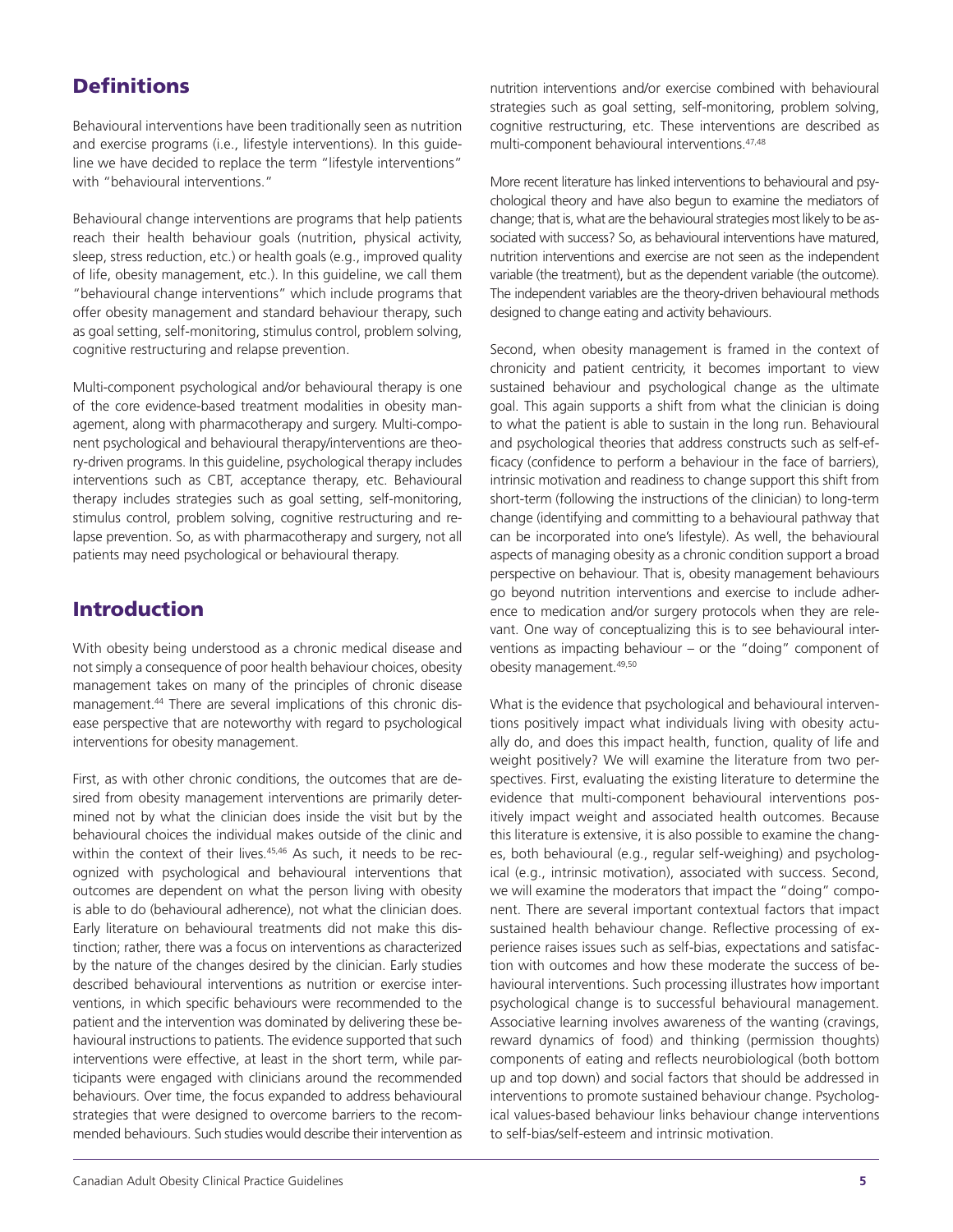It bears emphasizing that the outcomes of behavioural interventions go beyond weight loss. As obesity is accepted as a chronic disease, the complexity of obesity must also be recognized. Psychological and behavioural interventions are designed to change behaviour and adaptation. The impact of behaviour change on weight is complex. Success in obesity management is broader than weight loss and should be expanded to include health behaviour change, psychosocial functioning and quality of life. While this perspective is consistent with current views of obesity, until recently most of the research in the area has been selectively focused on weight and associated biomedical outcomes as the primary outcome measures. For this chapter, interventions that change behaviour and impact quality of life and function, independent of weight outcomes, will be considered successful.

To understand the evidence around psychological and behavioural interventions for obesity, it is critical to incorporate two of the most basic and scientifically validated models of understanding and modifying behaviours: the classical conditioning and the operant conditioning paradigms. Classical conditioning is based on associationism and dominates behaviour.<sup>48,51-53</sup> Habits are based on this model. Classical conditioning is critical to understanding obesity because food is one of the most powerful reinforcers, and there is evidence to support that this is hard-wired in the brain. Second, operant (Skinnerian) conditioning also dominates our understanding of behaviour. Operant conditioning reflects reinforcement paradigms. That is, if a behaviour is associated with perceived positive consequences (either by the addition of a positive event or the removal of a negative event, which is called reinforcement) the signal strength of that behaviour increases and the behaviour is likely to continue. Conversely, if a behaviour is associated with perceived negative consequences (either by the addition of a negative event or the removal of a positive event, which is called punishment) the signal strength of that behaviour decreases and the behaviour is less likely to continue. Consider, for example, the experience of the weight plateau. When a person has been putting significant effort into weight loss and then weight reaches a plateau, will they continue with the behaviours associated with the heretofore positive outcomes, or stop the behaviours? If they perceive the plateau as failure, they are likely to stop (because the reinforcement stopped i.e., punishment). If they were to grasp the concept of "best weight" and view the plateau as success (reinforcement) they would likely continue. Many of the cognitive interventions in obesity management are designed to help the patient reframe experiences from a negative (punishment) to a more positive (reinforcement) interpretive context. It can be seen here that behaviour and psychology are heavily intertwined.

Psychological and behavioural interventions for obesity management have evolved to become multi-component interventions, with the three main components being dietary goals, exercise/activity goals and psychological and behaviour change strategies to support these goals. As noted above, the specifics of the nutrition and exercise goals differ from trial to trial (e.g., low carb approach, intermittent fasting, the Mediterranean diet, etc.) but share the behavioural goal of a change in eating and activity. Standard behavioural therapy strategies include goal setting, self-monitoring, stimulus control, problem solving, cognitive restructuring and relapse prevention.

The field had been lacking an organized approach to behaviour change techniques for some time. Susan Michie and her colleagues in the United Kingdom have developed taxonomies to categorize the variety of behaviour change techniques. This has been adapted for use in obesity. The original taxonomy, created by Abraham and Michie,<sup>54</sup> has been revised<sup>55</sup> and renamed the the **C**oventry, **A**berdeen and **L**ondon – **R**efined (CALO – RE) taxonomy. Table 2 shows the 40 operationalized strategies for behavioural interventions in obesity.

A final comment about terminology is necessary. People use terms such as lifestyle interventions, behavioural change programs, behavioural interventions, psychological therapy, etc. interchangeably. This issue has been addressed in a previous publication<sup>45</sup> in which 1) behaviour change refers to new patient behaviours consistent with healthcare professional (HCP) recommendations (e.g., stopping smoking); 2) behaviour change theories are models of how behaviour arises and can be altered (e.g., stages of change); 3) behaviour change interventions (methods) are coordinated activities to change behaviour (e.g., the 5As of smoking cessation); and 4) behaviour change counselling is the intervention, knowledge and skills of HCPs that foster behaviour change via the patient-provider relationship. Behaviour change counselling defines how HCPs guide individuals from not doing to doing the recommended behaviour. Behaviour change counselling relies on theories and interventions to facilitate behaviour change and does so by identifying sequential steps that guide the provider to empower the individual to engage in and sustain health behaviours in the face of barriers. It is sustained health behaviours that define lifestyle. So, the process of behaviour change is a psychological process with a focus on the behaviours of the individual. In this chapter we will use the terms psychological and behavioural interventions.

#### Are psychological and behavioural interventions effective as treatment for obesity in adults?

Many studies have examined the impact of multi-component behavioural interventions for obesity management. Several meta-analyses confirm that such multi-component interventions, with a focus on calorie-reduced diet and increased physical activity as the main behavioural outcome goals, achieved through behavioural interventions, are effective in producing positive weight change and improving health and quality of life.

#### What is the evidence for positive weight change?

Soderlund et al.<sup>56</sup> conducted a systematic review of interventions built around increased physical activity as the main behavioural goal. This review concluded that the most successful interventions were those that combined physical activity with a focus on nutrition interventions and using behaviour therapy interventions.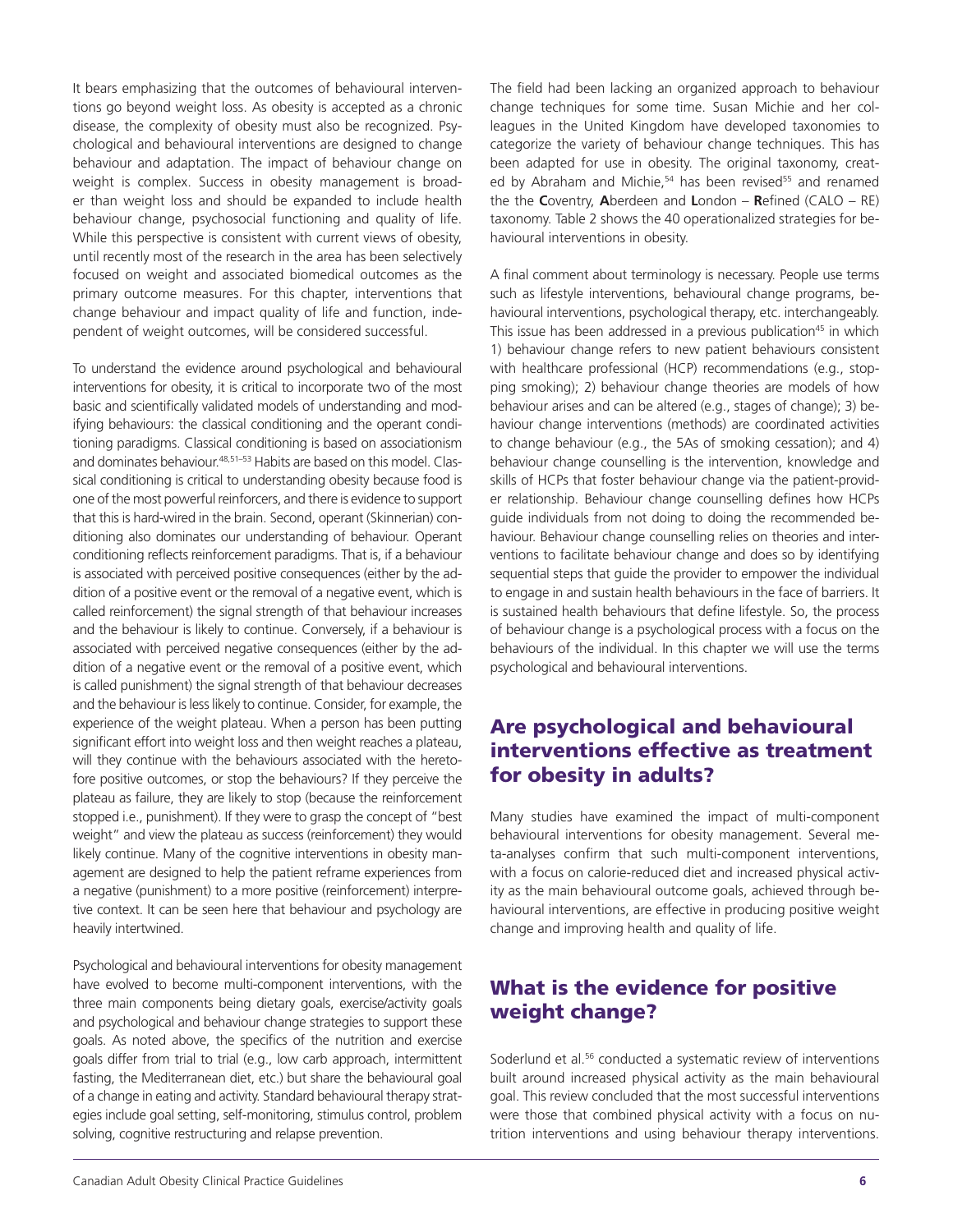Ramage et al.<sup>1</sup> performed a systematic review of diet interventions, that also included physical activity using behaviour therapy interventions. They concluded that the strongest evidence, both for obesity management and weight loss maintenance, was the combined diet, physical activity and behaviour therapy approach. In a systematic review, Johns et al.<sup>2</sup> examined single versus multi-component interventions and concluded that, while short-term impact can be similar between single and multi-component interventions (especially for diet), long-term outcome was better with multi-component interventions. Lv et al.<sup>3</sup> conducted a systematic review of behavioural interventions in those living with moderate and severe obesity. Of the behavioural interventions reviewed, they reported 32%–97% of interventions achieved 5% weight loss while 3%– 70% achieved 10% weight loss and concluded that behavioural interventions were effective in achieving modest weight loss.

Hassan et al.<sup>4</sup> examined the impact of behavioural interventions with severe obesity (BMI  $>$  40) in a systematic review and concluded that multi-component interventions were effective. These findings were confirmed by Dombrowski et al.<sup>5</sup> in another systematic review of behavioural interventions for obesity management. Seo and Sa<sup>6</sup> performed a meta-analysis of obesity management interventions in minority samples and concluded that moderate weight loss resulted from multi-component behavioural interventions. Witham and Avenill<sup>7</sup> found evidence for moderate weight loss in seniors with overweight and obesity.

Several systematic reviews of multi-component psychological and behavioural interventions implemented in real world primary care contexts have also been conducted. Hartmann-Boyce et al.<sup>9</sup> found evidence for multi-component psychological and behavioural interventions implemented in commercial programs but not within primary care settings. Booth et al.<sup>57</sup> conducted a systematic review of behavioural interventions in primary care and found a slightly more positive outcome (small amount of weight loss) but noted a lack of theory-based psychological and behavioural interventions. Barnes and Ivezaj<sup>58</sup> conducted a systematic review of motivational interviewing-based interventions and reported little attention to treatment fidelity and variable results across studies. About half of the studies showed superiority of motivational interviewing and half failed to find differences from controls. It appears that more work needs to be done in primary care applications of psychological and behavioural interventions, likely work that focuses on fidelity to, and competency in, the delivery of the interventions.

Due to the past near-selective focus on weight loss as the primary outcome measure, there is less literature examining the non-weight outcomes of obesity management: health, function and quality of life. Soderlund et al.'s<sup>56</sup> systematic review of activity-based interventions suggested that improved fitness resulted from interventions. Ramage's<sup>1</sup> and Hassan's<sup>4</sup> systematic reviews indicated improved health indicators associated with the intervention (e.g., cholesterol, HDL/LDL, BP). Quality of life was seen to improve according to the Hassan systematic review.

Meta-analyses and systematic reviews provide the highest level of evidence to support the efficacy of psychological and behavioural

interventions for obesity management. However, the results of the Look AHEAD (Action for Health in Diabetes) trial, a large scale, multi-centred, randomized clinical trial that operationalized intensive behaviour therapy, are worth presenting separately.<sup>8</sup> In this eight-year study, 5145 adults with overweight and obesity and type 2 diabetes were randomized to intensive lifestyle intervention or usual diabetes support and education. The lifestyle intervention in this trial can be considered state-of-the-art implementation of a multi-component psychological and behavioural intervention. Experienced interventionists (monitored over time for the maintenance of competency) implemented group and individual sessions. In the first six months there were three group and one individual session(s) each month. Monthly individual sessions continued to month 12, but group sessions were reduced to two per month. Calorie restriction using meal plans and meal replacements along with unsupervised exercise were the target behaviours to support a goal of 7% weight loss at one year. In years two to eight, the focus of intervention was on weight and activity maintenance as well as overcoming barriers. Individual face-to-face and remote sessions and a group session occurred monthly. Psychological and behavioural interventions were based on cognitive behaviour therapy, problem solving and motivational interviewing, and were supported by a toolbox of intensive behavioural interventions (Table 2). After eight years, the lifestyle group continued to be superior to the control condition. Further, 37.9% of this group maintain a weight loss of greater than 10%. Of those that lost 10% or more by year one, 39.3% maintained this loss by year eight (average weight loss: 16%). Maintenance of weight loss was associated with increased physical activity, reduced calories, use of meal replacements, regular weight monitoring and attendance at counselling visits.

Although not specific to obesity, the United States Preventive Services Task Force in 2017 updated its systematic review of behavioural counselling to promote healthy eating and physical activity for cardiovascular risk reduction in adults without known cardiovascular risks.<sup>59</sup> They concluded:

*"The results of our updated systematic review are generally consistent in magnitude with our 2010 review on this topic. In general, nutrition interventions and physical activity behavioural interventions for generally unselected adults who were not targeted for counselling based on their cardiovascular disease risk resulted in consistent modest benefits across a variety of important intermediate health outcomes, including blood pressure, low-density lipoprotein, and total cholesterol levels as well as adiposity, with evidence of a dose response effect with higher intensity interventions resulting in greater improvements. Small-to-moderate improvements were also seen in dietary and physical activity behaviours. Very limited evidence exists on health outcomes or harmful effects of these interventions. The improvements we saw, however, in intermediate and behavioural health outcomes could translate into long-term reduction in cardiovascular disease-related events, with minimal to no harms, if such changes were maintained over time."*

There has been recent interest in behavioural interventions for obesity being delivered using technology, including phone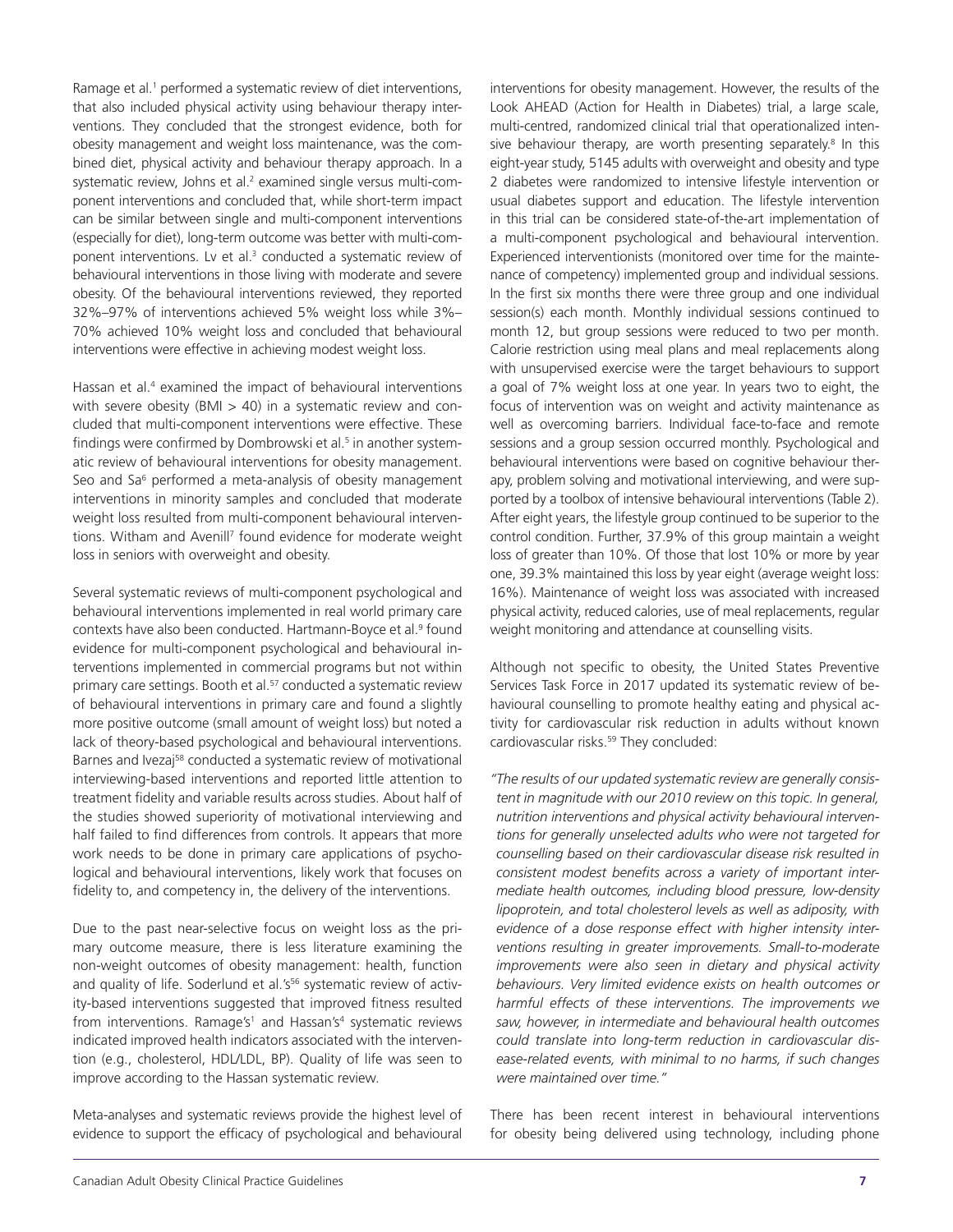counselling and online and app-based methods for delivering behavioural interventions. Although there is currently little literature on using technology in obesity management specifically, there are several systematic reviews looking at the use of innovative technology to deliver behavioural interventions. Okorodudu et al.<sup>60</sup> conducted a systematic review of web-based interventions, mobile health interventions (phone, tablet) and active video game interventions. They were able to review seven systematic reviews/meta-analyses of web-based interventions. Evidence suggests that web-based interventions can lead to positive outcomes, although not at the level of in-person interventions and are dependent on frequency of use. Literature on the use of mobile technologies is less extensive than web-based, but Okorodudu et al.<sup>60</sup> conclude that there is value in such interventions, although more research is needed. Active video game-based interventions have been focused on children and adolescents and are outside of the scope of this chapter.

Tang et al.<sup>26</sup> reported a systematic review of reviews of interactive websites, smartphone applications and text messaging interventions. They concluded that the findings were mixed but promising. Self-directed interventions were able to independently promote weight loss and can augment personal contact interventions. Individualized feedback, email counselling and online social support appear to be particularly helpful. Semper et al.<sup>27</sup> report a systematic review of smartphone applications to promote dietary self-regulation for obesity management. Six relevant studies were identified for which goal setting was central to the intervention. The reviewers conclude that smartphone applications are effective at supporting obesity management, although future research is needed.

#### What are the effective strategies associated with successful psychological and behavioural intervention for obesity management?

Given that multi-component psychological and behavioural interventions are evidence-based, addressing the question of which behaviour change strategies are most effective is relevant. There is substantial literature examining this issue, and we have the benefit of multiple systematic reviews.

Hartmann-Boyce et al.<sup>9</sup> investigated behavioural techniques and modes of delivery as they impact obesity interventions. They note that most behavioural interventions do not use the wide variety of behaviour change strategies available but focus on goal setting and action planning as well as self-monitoring and feedback (see the CALO-RE taxonomy, Table 2). Nonetheless, calorie counting, visiting a dietitian and social comparison activities were associated with greater weight loss in this systematic review. Samdal et al.<sup>10</sup> reported that the total number of behaviour change techniques, and the use of goal setting, behaviour shaping and stimulus control was associated with greater behaviour change in their systematic review. This was especially true if person-centred psychological

methods, such as motivational interviewing and autonomy support, were integrated into the intervention.

Olander et al.<sup>61</sup> conducted a systematic review to determine the behaviour change interventions associated with improved self-efficacy and physical activity in behavioural treatments for obesity. Changes in self-efficacy were associated with action planning, time management, self-monitoring and social support. There were numerous behaviour change techniques associated with increased physical activity, with the largest effects for prompting use of cues (stimulus control), prompting practice (action planning) and prompting rewards (reinforcement management). In their systematic review, Burgess et al.<sup>13</sup> reported session attendance and increased physical activity was associated with the use of motivational interviewing, goal setting, problem solving, stimulus control, relapse prevention, behavioural contracting, dissociation, cognitive restructuring and self-reinforcement.

Teixeira et al.<sup>11</sup> conducted a systematic review of what they called self-regulation mediators of the success of behavioural interventions in obesity. They reported that medium-long-term weight control was associated with self-efficacy, self-regulation (self-monitoring), flexible eating restraint and positive body image. Increased physical activity was mediated by autonomous motivation, self-efficacy and self-regulation. No clear mediators of diet changes were found in this study. Jacob et al.<sup>15</sup> conducted a systematic review of cognitive behavioural therapy interventions for weight control and concluded that there was evidence for the overall efficacy of cognitive behaviour therapy for weight, cognitive restraint and emotional eating. Zheng et al.'s<sup>62</sup> systematic review of self-weighing as a behavioural intervention supported regular self-weighing (greater weight loss without negative emotional effects such as anxiety or depression).

The majority of psychological and behavioural interventions in this area have focused on weight loss, as noted above. Clifford et al.<sup>63</sup> conducted a systematic review on the effect of non-diet approaches on attitudes, behaviour and health. Fourteen randomized control trials and two quasi-experimental studies were identified. While limited by inconsistent definitions of the intervention and disparate outcome measures, this review found that non-diet interventions led to improvements in disordered eating, self-esteem and depression. None of the interventions resulted in weight gain or worsening of blood pressure, glucose or cholesterol. Chao<sup>64</sup> completed a systematic review and meta-analysis of the impact of obesity management interventions on body image. Seven studies were available for review, four of these meta-analyses. Evidence on body shape concern, body size dissatisfaction and body satisfaction suggested that the intervention was effective relative to the control condition.

Burgess et al.<sup>12</sup> conducted a systematic review of factors that impair adherence to obesity management interventions. They conclude that the main barriers to behavioural intervention in adults with obesity are poor motivation; lack of time; environmental, societal and social pressures; health and physical limitations; negative thoughts/moods; socioeconomic constraints; gaps in knowledge/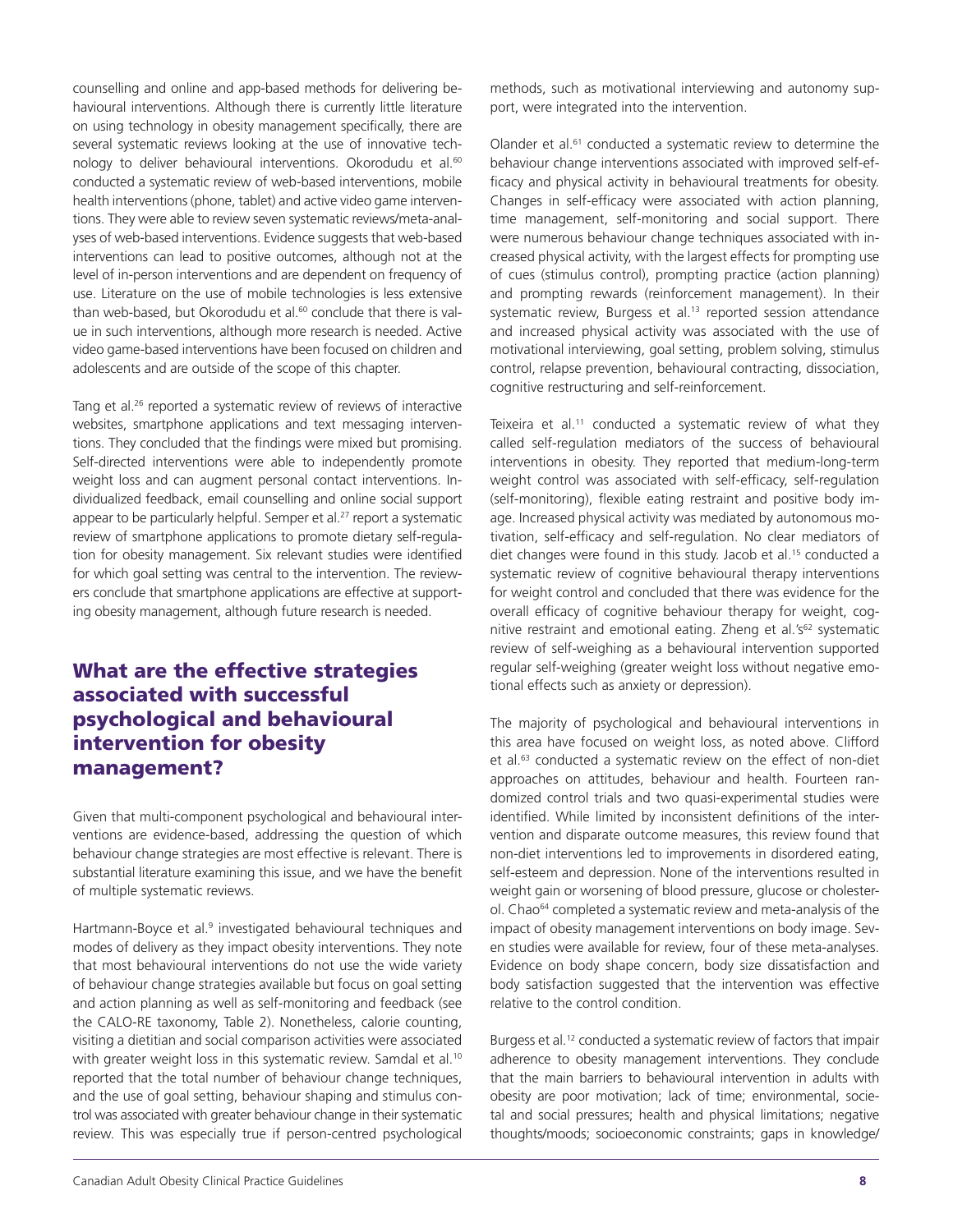lack of awareness and lack of enjoyment of exercise. Further, the most prominent predictors of adherence in adults with obesity are early weight loss success, lower baseline BMI, better baseline mood, being male and older age.

#### Evidence for addressing reflective psychological processing in behavioural obesity management

Behavioural interventions represent a pathway to changes in behavioural choices on a moment-to-moment, day-to-day basis. However, behaviour needs to be put in context with other aspects of psychological functioning. In particular, humans engage in cognitive-affective processes at the same time that they engage in behaviour. A core construct in psychology is how behaviour, affect and cognition are co-occurring processes. This is relevant for obesity management in that there are several important cognitive/affective psychological processes that can impact obesity management behaviours. In particular, the experience of self-bias and weight loss expectations/evaluations are specific reflective processing characteristics. These need to be understood in promoting a behavioural pathway that is patient-centred and empowering, two core aspects of the self-management of chronic conditions like obesity.

#### Self-bias in obesity

An important and understudied construct in obesity-related behaviour change is weight bias, which is defined broadly as the negative attitudes and social stereotypes held about people with obesity. Explicit weight bias is the conscious, clear, demonstrated bias against individuals with obesity, while implicit weight bias encompasses the automatic unconscious thoughts typically associated with social prejudices. Internalized weight bias is the extent to which individuals living with obesity endorse negative weight-biased beliefs about themselves. Few studies have explored the relationship between obesity management and weight bias, and even fewer have considered the influence of internalized weight bias. Yet, intrinsic motivation and self-efficacy appear to be central mediators of sustained behaviour change. Further, improved quality of life is a critical outcome for obesity management interventions. As such, it stands to reason that effective behavioural interventions should contribute to reduced internalized obesity bias for these outcomes to be achieved.

Internalized weight bias has been shown to have negative impact on outcomes that have conventionally been associated with the management of obesity. Importantly, and contrary to popular belief, weight bias does not encourage positive behaviour change. We know that when a goal is activated while negative affect is present, motivation tends to wane. This makes sense from the perspective of escape behaviour. That is, when a person is in a negative emotional state, they are motivated to get rid of the negative emotion. Once the negative emotion is gone, the motivation for that behaviour is also gone. This is antithetical to sustained behaviour, which often occurs in the face of barriers (self-efficacy).

Because of the emerging evidence about the negative psychological and affective consequences of weight bias<sup>38,39,65</sup> (explicit and internalized), it is an important consideration in behaviour change strategies with people with obesity. For example, individuals with higher internalized weight bias report less weight loss, lower physical activity levels, higher caloric intake, greater disordered eating behaviours<sup>66</sup> and even greater cardiometabolic risk.<sup>67</sup>

Carels et al.<sup>68</sup> explored the impact of explicit and implicit weight bias on weight loss outcomes in 46 healthy adults (non-smokers, free from cardiovascular disease and diabetes) classified as living with overweight or obesity (BMI > 27). Participants reporting less explicit weight bias at baseline had lower drop out from the behaviour change program. Higher weight bias scores were associated with less weight loss. More recently, Latner et al.<sup>69</sup> examined internalized weight bias with 81 women with obesity with similar results. High internalized weight bias showed associations with poorer quality of life (physical and mental). More interesting: the association between higher BMI and poorer physical quality of life was found only in individuals with high levels of internalized weight bias. In fact, recent randomized control studies<sup>41</sup> indicate that weight bias harms healthy eating behaviours. Mensinger et al.<sup>38</sup> demonstrated that across two different programs (one conventional weight loss program and one weight neutral program) internalized weight bias moderated results. Women ( $n = 80$ ; BMI  $> 30$ ) with high internalized weight bias showed less improvement in eating behaviours and disordered eating regardless of program type versus women with low internalized weight bias. Addressing internalized weight bias in a targeted and specific way may be a helpful addition to any behaviour change program.

Taken together, these studies suggest that it may be important to assess the internalized weight bias and the meaning of weight for people with obesity, particularly because of the moderating effects weight bias has demonstrated in the emergent literature. Targeting internalized weight bias as a variable of interest would address multiple forms of weight stigma (explicit and internalized) and potentially improve intended health outcomes (i.e., quality of life, psychological distress). At minimum, obesity management strategies may not be maximizing the potential benefits of a given behavioural intervention by ignoring internalized weight bias. Clinicians would be advised to address internalized weight bias as par for the course of any psychological or behavioural intervention (i.e., self-compassion as a resource;<sup>70</sup> inducing empathy and influencing controllability attributions;<sup>40</sup> and careful and considered use of language).<sup>71</sup> Addressing self-esteem as part of any obesity management intervention is likely to be of benefit to the individual.

#### Weight loss expectations/evaluations

It has generally been established that individuals living with obesity who pursue treatment have expectations of weight loss that exceed what obesity management interventions are capable of achieving. Foster et al.<sup>72</sup> reported in a behavioural trial that goal weight loss in their sample was 32% of initial weight. Wadden et al.73 evaluated the weight loss expectations of a group of women participating in a medication trial and reported that, at baseline,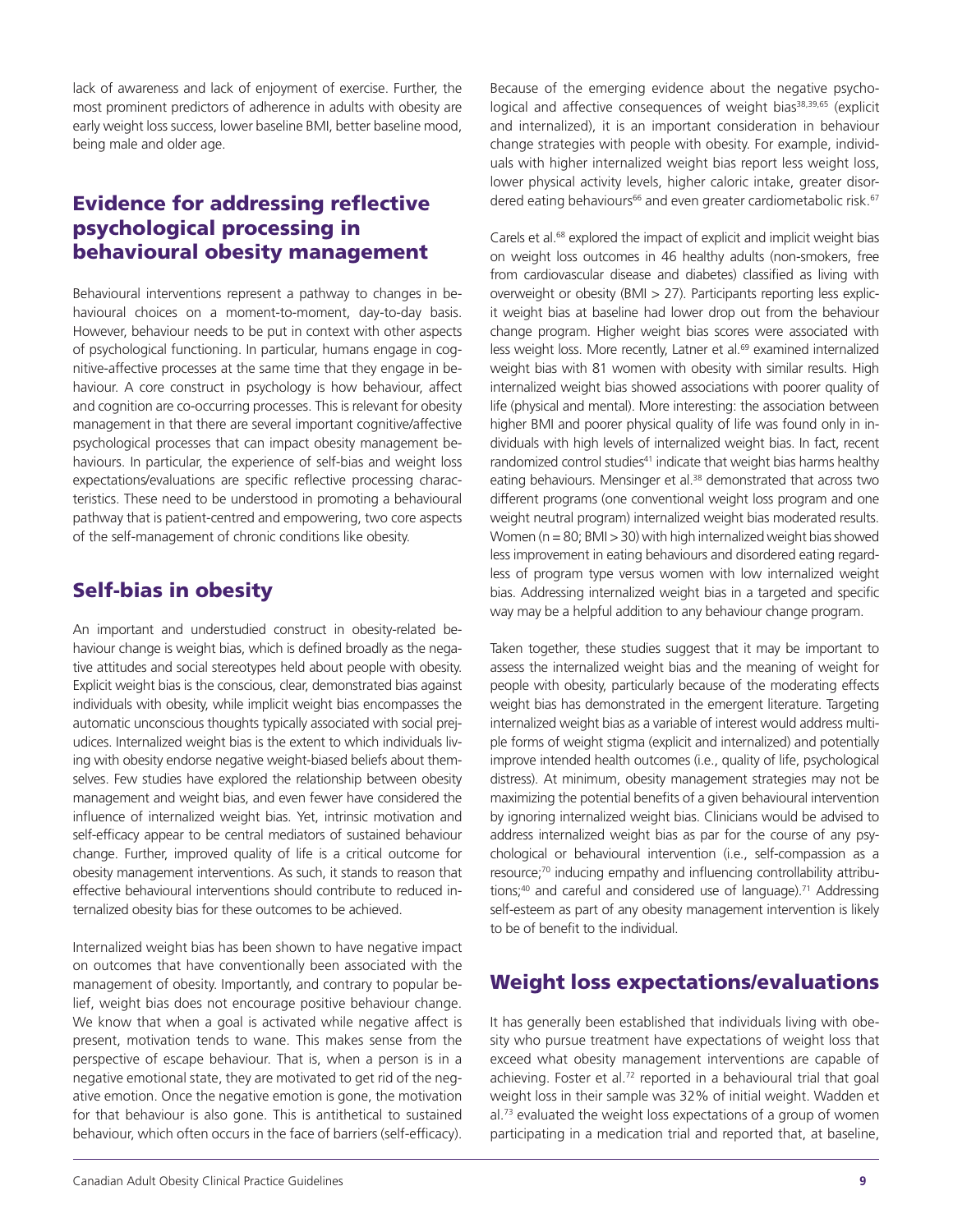these women were expecting to lose approximately 25% of their weight. Despite these high expectations, when satisfaction with weight loss was assessed, those in the drug plus behavioural and combined groups reported high levels of satisfaction. Linne et al.<sup>17</sup> collected data on expectations from a clinical day unit in Sweden offering an intensive behavioural intervention over three years (real world sample). At entry into the clinic, the weight loss expectation for women was 32% and for men 29% of initial weight. They did not find a relationship between degree of weight loss expectations and weight lost during the program. Fabricatore et al.<sup>74</sup> assessed weight loss goals (desired weight loss irrespective of treatment) from weight loss expectations (anticipated weight loss given a specific treatment). Generally, expectations were lower than goals (20.9% versus 30.6%) and both were higher for women and those with higher BMIs. As the trial progressed, unmet expectations were not associated with attrition, nor weight outcomes but were associated with satisfaction.

Gorin et al.75 did not find that unmet expectations were related to maintenance of weight loss in a group who were successful at weight loss. They did report that, despite having lost 19% at entry into this maintenance trial, 86% of the group were not satisfied. Dutton et al.<sup>16</sup> replicated the unrealistic weight loss expectations in a more real-world sample, a managed care organization in the U.S., where 10.4% weight loss was seen as disappointing, 19.7% as acceptable, 25.2% as happy and 30.9% as dream weight loss. Greater contact with a primary care provider was associated with more realistic weight loss expectations. Dalle Grave et al.<sup>76</sup> reported data on dropouts from Italian obesity clinics and found that dropouts reported greater expected weight loss at one year and lower dream weight than completers. Collectively these data suggest that, while weight loss expectations are exceedingly high in individuals living with obesity, these excessive expectations do not interfere with the success of interventions.

In contrast to weight loss expectations, which can be acknowledged as an issue but not seen as a major barrier to success, satisfaction with weight loss may be a more relevant construct to assess. Baldwin et al. $77$  conducted a longitudinal study examining the relationships between satisfaction with weight loss (and weight changes over time) and weight loss outcomes and experiences, between and within individuals. These data showed that satisfaction was related to weight loss over the trial as well as to variables such as self-control, perceived attractiveness, positive feedback and improvement in clothes fitting (outcome variables). Level of effort and thinking about weight loss successes were positively associated with satisfaction, whereas level of frustration was negatively associated with satisfaction. Ames et al.<sup>78</sup> similarly found that lower levels of satisfaction with weight loss at the end of a low-calorie meal replacement intervention were associated with attrition from a behavioural follow-up intervention. Finch et al.42 suggested that weight loss expectations might facilitate initiation of behaviour change, whereas weight loss satisfaction might maintain the behaviours associated with obesity management. In a prospective study they were able to show a relationship between satisfaction with weight loss and subsequent weight, both between as well as within subjects. Foster et al.<sup>79</sup> also reported in

a small study that satisfaction with weight loss at week 40 predicted maintenance of weight loss at week 92. Calugi et al.<sup>43</sup> reported that satisfaction with weight loss predicted weight maintenance in those with severe obesity (BMI  $>$  40 or  $>$  35 with comorbidities). Jeffrey et al.<sup>80</sup> tried unsuccessfully to increase satisfaction with weight outcomes in randomized clinical trial.

This review of the psychological constructs of expectations and satisfaction can be informed by the literature on eating disorders, where expectations have also been examined. Polivy<sup>81</sup> has coined the term "false hope syndrome" in this area. The false hope syndrome results from excessive expectations of self-change, setting the person up for failure and leading to additional attempts to change, with a consequent negative psychological impact on the person.

#### Evidence for addressing associative learning in behavioural obesity management

Obesity is a consequence of energy intake that surpasses physiological need. Calorie intake in excess of energy needs often occurs in the absence of true physiological hunger. Sensory properties of palatable food have been suggested to promote the desire to eat independent of actual energy needs.<sup>28,30</sup> Not surprisingly, the reinforcing value of food is associated with BMI<sup>82,83</sup> and predicts weight gain in children and adults.<sup>84,85</sup> Evidence suggests that the appetite system is highly responsive to signals of palatable food available in the environment, and palatable food cues can overwhelm the body's homeostatic satiety mechanisms.29,86 These food cues become powerful conditioned stimuli that drive eating behaviour through associative learning (classical conditioning).

Individual differences exist in reward sensitivity, a term which speaks to

- 1. the sensory, primarily opioid-based, pleasure associated with eating (the liking response);<sup>87</sup>
- 2. the degree to which food and food cues elicit the motivation to eat (the wanting); and
- 3. the degree to which associative learning takes place in any individual.88

Studies have linked food reward sensitivity to stronger food cravings, which strengthens the argument that due to associative learning eating behaviour may be unlike other behaviours in its intrinsic drive strength.89,90 The strength of this food drive is associated with food intake in laboratory studies<sup>31</sup> as well as higher body weights in children and adults.<sup>91,92</sup> It has been shown specifically that energy intake mediates the relationship between reward sensitivity and BMI.93

The wanting/motivational component of reward sensitivity is primarily anatomically associated with the brain's mesolimbic dopa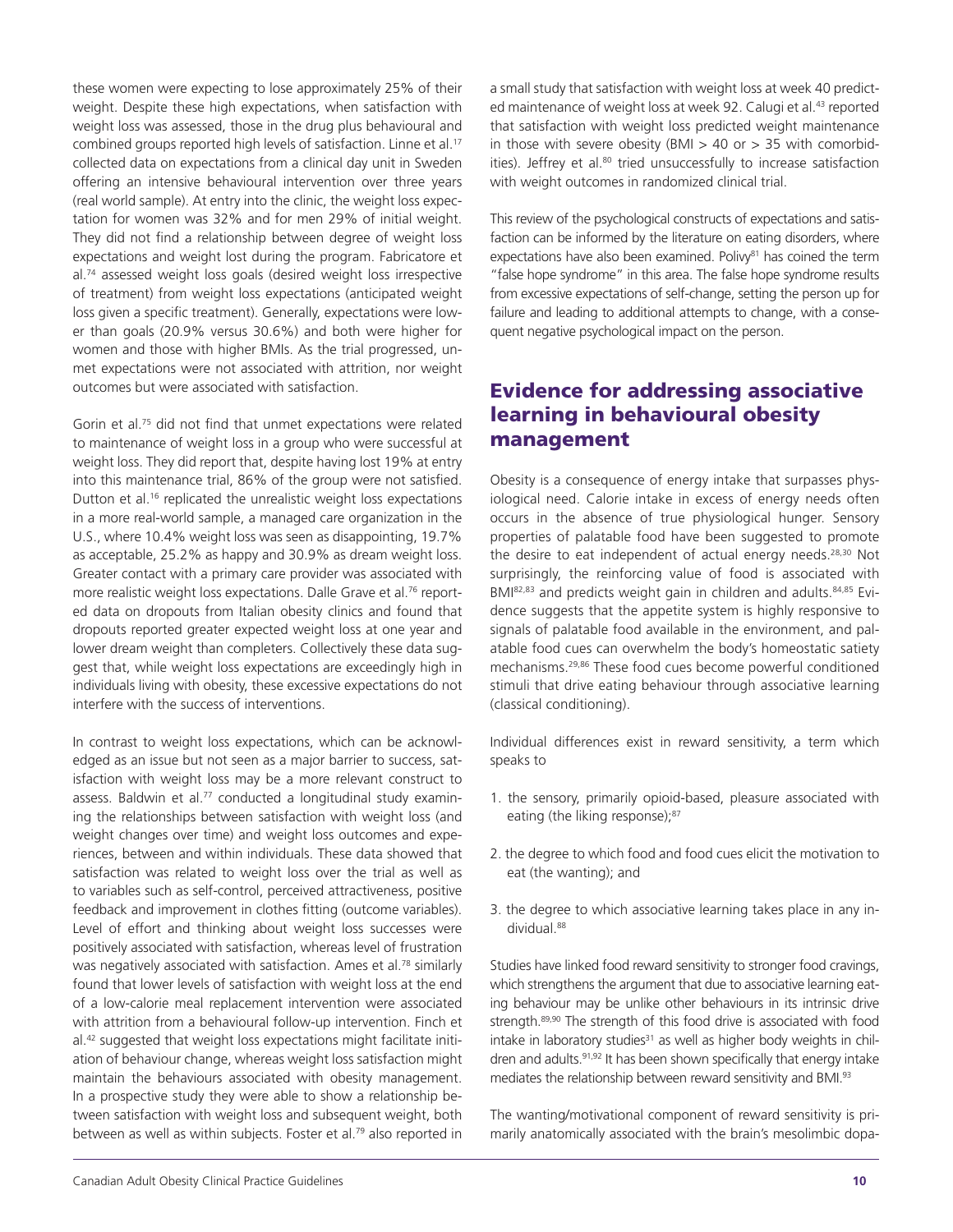that motivate behaviours of sex, gambling, alcohol, smoking, shopping and substance use.<sup>88</sup> This wanting (dopamine circuitry) is characterized by associative learning or reward learning. Repeated exposure to food reinforcers, internal stimuli or, even more effectively, external environmental stimuli can gain the capacity to elicit dopamine release, creating conditioned cues that generate conditioned wanting.94,95 Midbrain dopamine projection signalling associated with obesity is influenced by neurobiological and genetic factors. 96-102 In summary, there is clear evidence that reward sensitivity is a risk factor for weight gain and obesity, with the implication that behavioural initiatives to alter food intake should be informed by this powerful internal drive coupled with strong associative learning. This evidence supports the recommendation that individuals living with obesity should be informed about the powerful neurobiological underpinnings of the drive to eat (food cravings) and supported to develop behavioural coping skills to manage such drives. The evidence for addressing

mine system. The brain's reward circuitry also mediates the drives

## self-regulation in behavioural obesity management

Evidence also supports the role of self-regulation or inhibitory processing as a moderator of obesity. Self-regulation or cognitive restraint are associated with resistance to weight gain and effectiveness of psychological and behavioural interventions.<sup>33,34</sup> Self-regulation as a trait is described as a key behavioural attribute of those who lose weight and keep it off.<sup>32</sup> Obesity management outcomes in behavioural interventions, including weight, health and quality of life improvements, are primarily a product of sustained adherence to any reduced energy diet $103,104$  and not affected significantly by the type of diet.<sup>105</sup> Disruption in adherence, or lapses in self-regulation, are mostly a result of temptation to hyper palatable foods with high reinforcing value.<sup>106,107</sup>

Self-regulation/restraint skills represent a key human executive function, suggested to be governed primarily by the prefrontal cortex, that has the potential to be modifiable.108,109 Self-regulation is considered a variable trait, with lower levels of self-regulation thought to increase vulnerability to slips in adherence when exposed to foods with high reinforcing value. Neuroimaging studies support this concept, showing that stronger prefrontal cortex activity following food intake is associated with lower BMI,<sup>110,111</sup> decreased food craving<sup>112</sup> and successful weight loss.<sup>32</sup>

Taken together, interventions that focus on the skills of restraint and self-regulation in the face of wanting in reward-sensitive individuals exposed to foods with high reinforcing qualities could support desired outcomes in the treatment of obesity.

Differences in reward sensitivity and self-regulation capacity have been demonstrated to be significant risk factors for weight gain and obesity. These frame a theoretical model where obesity risk is a product of interactions between a bottom up reward drive and a

top down self-regulation system. Anatomical correlates are:

- 1. the brain's reward system mediated primarily by dopamine, launching from the midbrain; and
- 2. the top down regulation involving primarily the dorsolateral prefrontal cortex.

With this understanding, behavioural treatments that integrate this theoretical model could increase the effectiveness of obesity treatments.

Forman et al.<sup>36</sup> proposed a psychological treatment to "intensively focus on developing skills that teach individuals how to override drives and urges for pleasure." The suggestion of the acceptance and commitment treatment model is that adherence to a calorie deficit over the long term is dependent on the ability to self-regulate in the face of biological predispositions and a pervasive cuefilled obesogenic environment. In this trial, Forman compared this acceptance-based methodology to the highly effective standard behavioural therapy exemplified by the Diabetes Prevention Program and the Look AHEAD trials. Note the authors have described the acceptance-based treatment as built on top of and including key standard behavioural therapy treatment components – an addition rather than a rebuild. Participants assigned to acceptance-based treatment attained significantly greater 12- month mean weight loss(13.3%) compared with those assigned to standard behavioural therapy (9.8%). In addition to restraint over impulse skills, Butryn<sup>35</sup> suggested that committing to specific behaviours which are clearly linked to a person's core values can be beneficial when confronted with difficult weight control situations. Butryn also suggested a significant benefit to metacognitive awareness of decision-making processes. Psychological interventions based on acceptance and commitment therapies should be considered as adjuncts to multi-component behavioural interventions.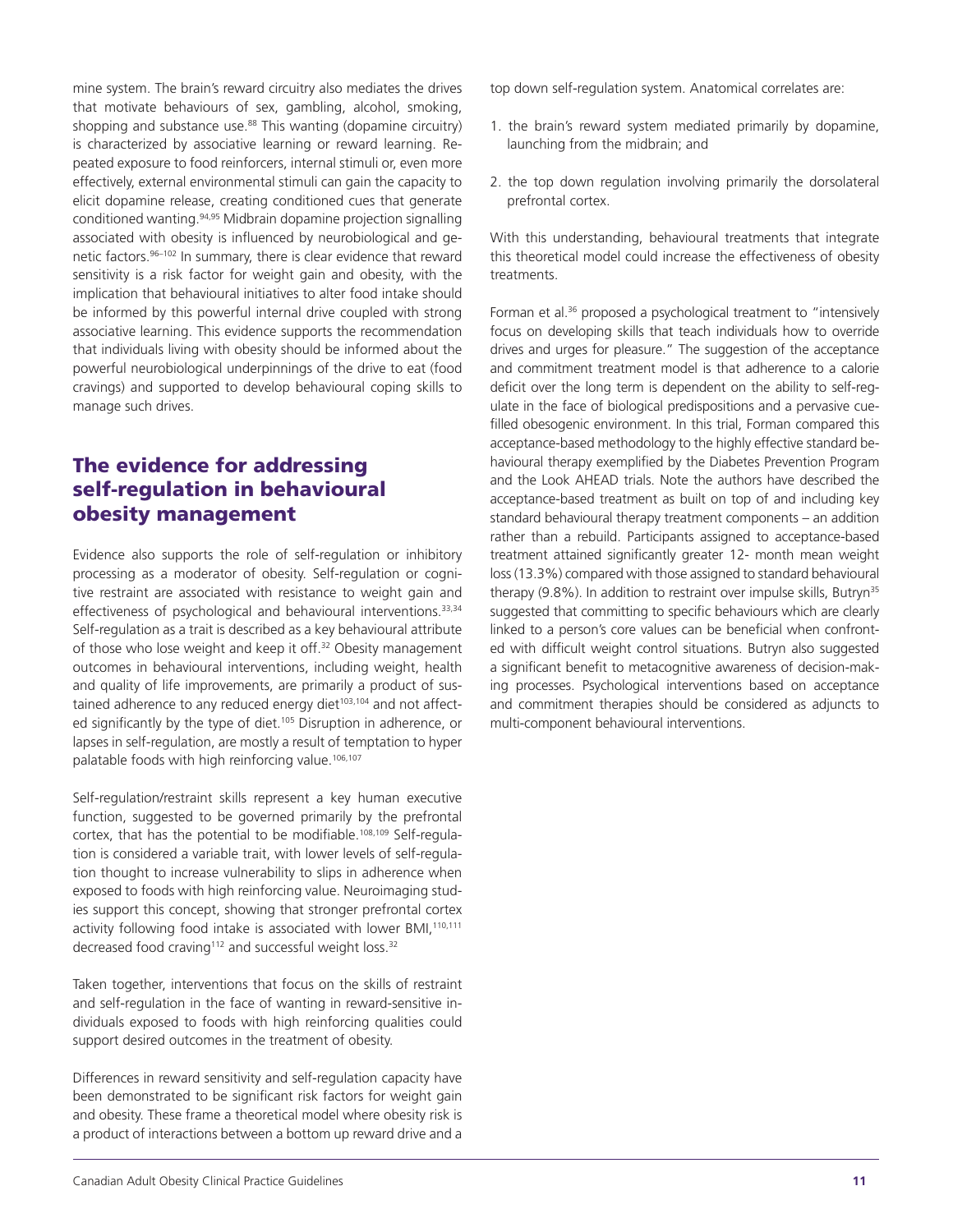#### Table 2

| CALO-RE Taxonomy of Behavioural Interventions for Obesity Management <sup>28</sup> |  |
|------------------------------------------------------------------------------------|--|
|------------------------------------------------------------------------------------|--|

| 1 - Provide information on<br>consequences in general           | 11 - Prompt review of<br>outcome goals                                | 21 - Provide instruction<br>on how to perform the<br>behaviour | 31 - Prompt anticipated regret                      |
|-----------------------------------------------------------------|-----------------------------------------------------------------------|----------------------------------------------------------------|-----------------------------------------------------|
| 2 - Provide information<br>on consequences to the<br>individual | 12 - Prompt rewards<br>contingent on progress                         | 22 - Model the behaviour                                       | 32 - Fear arousal                                   |
| 3 - Provide information<br>about others' approval               | 13 - Prompt rewards<br>contingent on success                          | 23 - Teach to use prompts/cues                                 | 33 - Prompt self-talk                               |
| 4 - Provide normative<br>information about others               | $14 -$ Shaping                                                        | 24 - Environmental<br>restructuring                            | 34 - Prompt use of imagery                          |
| 5 - Set behavioural goals                                       | 15 - Prompt generalization of<br>a target behaviour                   | 25 - Agree behavioural<br>contract                             | 35 - Relapse prevention/<br>coping planning         |
| $6 - Set outcome goals$                                         | 16 - Prompt self-monitoring<br>of behaviour                           | 26 - Prompt practice                                           | 36 - Stress management/<br>emotion control training |
| $7 -$ Action planning                                           | 17 - Prompt self-monitoring<br>of outcome                             | $27 -$ Use of follow-up<br>prompts                             | 37 - Motivational interviewing                      |
| 8 - Barrier identification/<br>problem solving                  | 18 - Prompt focus on past<br>success                                  | 28 - Facilitate social<br>comparison                           | 38 - Time management                                |
| 9 - Set graded tasks                                            | 19 - Prompt feedback on<br>performance                                | 29 - Plan social support/<br>social change                     | 39 - General communication<br>skills training       |
| 10 - Prompt review of<br>behavioural goals                      | 20 - Provide information on<br>where and when to perform<br>behaviour | 30 - Prompt identification<br>as a role model                  | 40 - Stimulate anticipation of<br>future rewards    |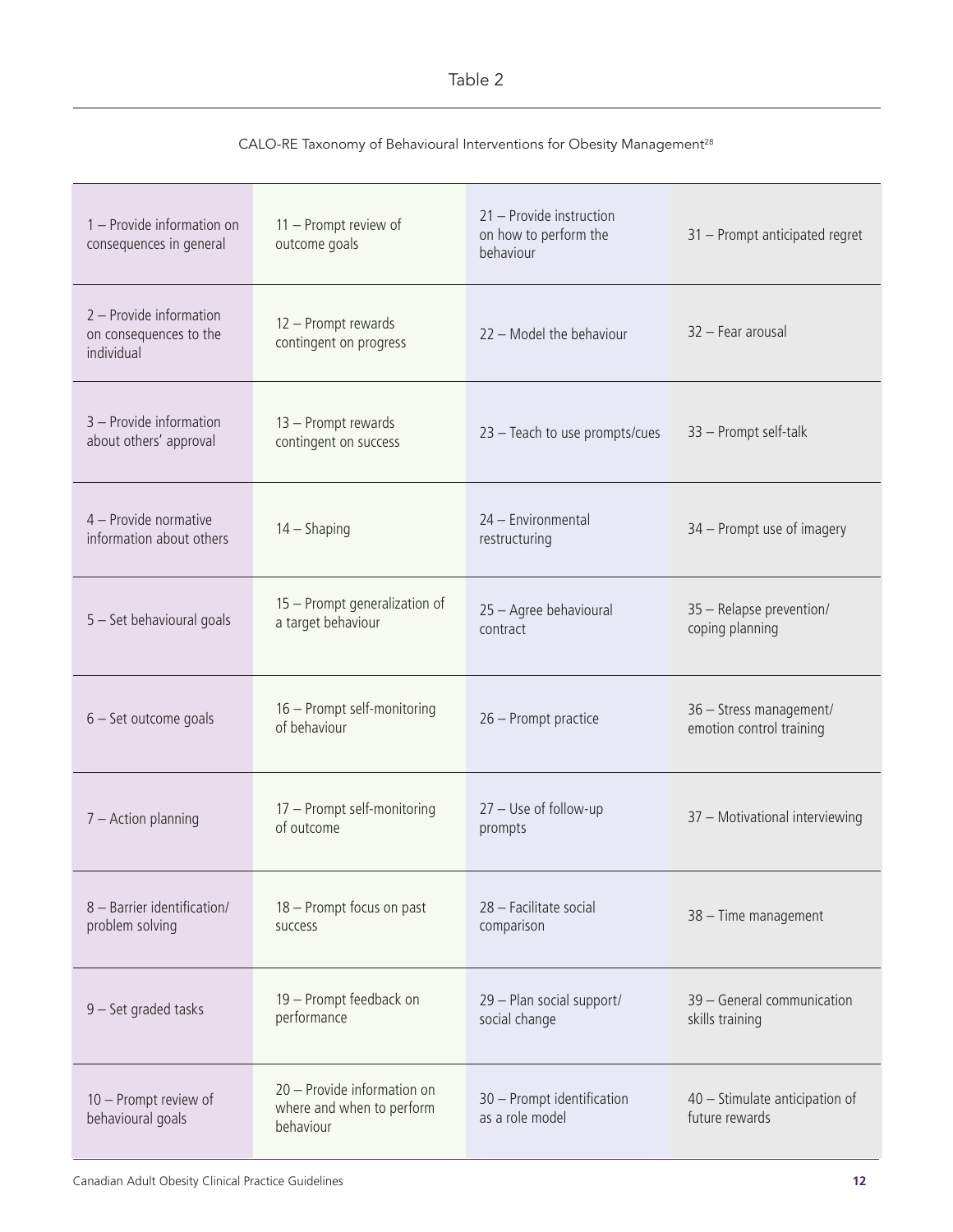#### Downloaded from[: https://obesitycanada.ca/guidelines/behavioural](https://obesitycanada.ca/guidelines/behavioural/)

This work is licensed under a Creative Commons [Attribution-NonCommercial-NoDerivatives](https://creativecommons.org/licenses/by-nc-nd/4.0/) 4.0 International License (CC BY-NC-ND 4.0). For reprint and all other inquiries please contact guidelines@obesitynetwork.ca / +1-(780)-492-8361.

The summary of the Canadian Adult Obesity Clinical Practice Guidelines is published in th[e Canadian Medical Association Journal,](https://www.cmaj.ca/content/192/31/E875) and contains information on the full methodology, management of authors' competing interests, a brief overview of all recommendations and other details. More detailed guideline chapters are published on the Obesity Canada website at [www.obesitycanada.ca/guidelines.](https://obesitycanada.ca/guidelines/)

#### Correspondence:

guidelines@obesitynetwork.ca.

#### References

- 1. Ramage S, Farmer A, Eccles KA, Mccargar L. Healthy strategies for successful weight loss and weight maintenance : a systematic review. Appl Physiol Nutr Metab. 2014;39(1):1-20.
- 2. Johns D, Hartmann-boyce J, Jebb SA, Aveyard P, Weight B, Review M. Diet or Exercise Interventions vs Combined Behavioral Weight Management Programs: A&nbsp:Systematic Review and Meta-Analysis of Direct Comparisons. J Acad Nutr Diet. 2014;114(10):1557-1568. doi:10.1016/j.jand.2014.07.005
- 3. Lv N, Azar KM, Rosas LG, Wulfovich S, Xiao L, Ma J. Behavioral lifestyle interventions for moderate and severe obesity: A systematic review. Prev Med (Baltim). 2017;100:180-193. doi:10.1016/j.physbeh.2017.03.040
- 4. Hassan Y, Head V, Jacob D, Bachmann MO, Diu S, Ford J. Lifestyle interventions for weight loss in adults with severe obesity: a systematic review. Clin Obes. 2016;6(6):395-403.
- 5. Dombrowski S, Avenell A, Sniehotta F. Behavioural Interventions for Obese Adults with Additional Risk Factors for Morbidity : Systematic Review of Effects on Behaviour, Weight and Disease Risk Factors. Obes Facts. 2010;3(6):377-396. doi:10.1159/000323076
- 6. Seo D, Sa J. A meta-analysis of psycho-behavioral obesity interventions among US multiethnic and minority adults. Prev Med (Baltim). 2008;47(6):573-582. doi:10.1016/j.ypmed.2007.12.010
- 7. Witham M, Avenell A. Interventions to achieve long-term weight loss in obese older people. A systematic review and meta-analysis. Age Ageing. 2010;39(2):176-184. doi:10.1093/ageing/afp251
- 8. The Look AHEAD Research Group. Eight-year weight losses with an intensive lifestyle intervention: The look AHEAD study. Obesity. 2014;22(1):5-13. doi:10.1002/oby.20662.Eight-Year
- 9. Hartmann-Boyce J, Johns D, Jebb S, Aveyard P. Effect of behavioural techniques and delivery mode on effectiveness of weight management : systematic review, meta-analysis and meta-regression. Obes Rev. 2014;15(7):598-609. doi:10.1111/obr.12165
- 10. Samdal GB, Eide GE, Barth T, Williams G, Meland E. Effective behaviour change techniques for physical activity and healthy eating in overweight and obese adults ; systematic review and meta-regression analyses. Int J Behav Nutr Phys Act. 2017;14(1):42. doi:10.1186/s12966-017-0494-y
- 11. Teixeira PJ, Carraça E V, Marques MM, et al. Successful behavior change in obesity interventions in adults : a systematic review of self-regulation mediators. BMC Med. 2015;13:84. doi:10.1186/s12916-015-0323-6
- 12. Burgess E, Hassmén P, Welvaert M, Pumpa KL. Behavioural treatment strategies improve adherence to lifestyle intervention programmes in adults with obesity : a systematic review and meta-analysis. Clin Obes. 2017;7(2):105-114. doi:10.1111/cob.12180
- 13. Burgess E, Hassmén P, Pumpa KL. Determinants of adherence to lifestyle intervention in adults with obesity : a systematic review. Clin Obes. 2017;7(3):123- 135. doi:10.1111/cob.12183
- 14. Söderlund L, Madson M, Rubak S, Nilsen P. A systematic review of motivational interviewing training for general health care practitioners. Patient Educ Couns. 2011;84(1):16-26. doi:10.1016/j.pec.2010.06.025
- 15. Jacob A, Moullec G, Lavoie K, Laurin C, Cowan T, Tisshaw C. Impact of cognitive-behavioral interventions on weight loss and psychological outcomes : A meta-analysis. Heal Psychol. 2018;37(5):417-432.
- 16. Dutton GR, Perri MG, Dancer-brown M, Goble M, Vessem N Van. Weight loss goals of patients in a health maintenance organization. Eat Behav. 2010;11(2):74-78. doi:10.1016/j.eatbeh.2009.09.007
- 17. Linné Y, Hemmingsson E, Adolfsson B, Ramsten J, Rössner S. Patient expectations of obesity treatment-the experience from a day- care unit. Int J Obes. 2002;26(5):739-741. doi:10.1038/sj.ijo.0801969
- 18. Flodgren G, Gonçalves-Bradley DC, Summerbell CD. Interventions to change the behaviour of health professionals and the organisation of care to promote weight reduction in children and adults with overweight or obesity. Cochrane Database Syst Rev. 2017;(11):CD000984. doi:10.1002/14651858.CD000984.pub3
- 19. Fitzpatrick SL, Dickins K, Avery E, et al. Effect of an obesity best practice alert on physician documentation and referral practices. Transl Behav Med. 2017;7(4):881-890. doi:10.1007/s13142-017-0514-0
- 20. Tang JW, Kushner RF, Cameron KA, Hicks B, Cooper AJ, Baker DW. Electronic Tools to Assist with Identification and Counseling for Overweight Patients : a Randomized Controlled Trial. J Gen Intern Med. 2012;27(8):933-939. doi:10.1007/s11606-012-2022-8
- 21. Lee N, Chen E, Currie L, Donovan M, Hall E, Jia H. The effect of a mobile clinical decision support system on the diagnosis of obesity and overweight in acute and primary care encounters. ANS Adv Nurs Sci. 2009;32(3):211-221. doi:10.1097/ANS.0b013e3181b0d6bf
- 22. Goodfellow J, Agarwal S, Harrad F, et al. Cluster randomised trial of a tailored intervention to improve the management of overweight and obesity in primary care in England. Implement Sci. 2016;11(1):77. doi:10.1186/s13012-016-0441-3
- 23. Byrne M, Mcsharry J, Meade O, Lavoie KL, Bacon SL. An international, Delphi consensus study to identify priorities for methodological research in behavioral trials in health research. Trials. 2018;1:11.
- 24. Flocke S, Step M, Antognoli E, et al. A randomized trial to evaluate primary care clinician training to use the Teachable Moment Communication Process for smoking cessation counseling. Prev Med. 2014;69:267-273. doi:10.1016/j. ypmed.2014.10.020.A
- 25. Malan Z, Mash B, Everett-murphy K. Evaluation of a training programme for primary care providers to offer brief behaviour change counselling on risk factors for non-communicable diseases in South Africa. Patient Educ Couns. 2016;99(1):125-131. doi:10.1016/j.pec.2015.08.008
- 26. Tang J, Abraham C, Greaves C, Yates T. Self-Directed Interventions to Promote Weight Loss : A Systematic Review of Reviews. J Med Internet Res. 2014;16(2):e58. doi:10.2196/jmir.2857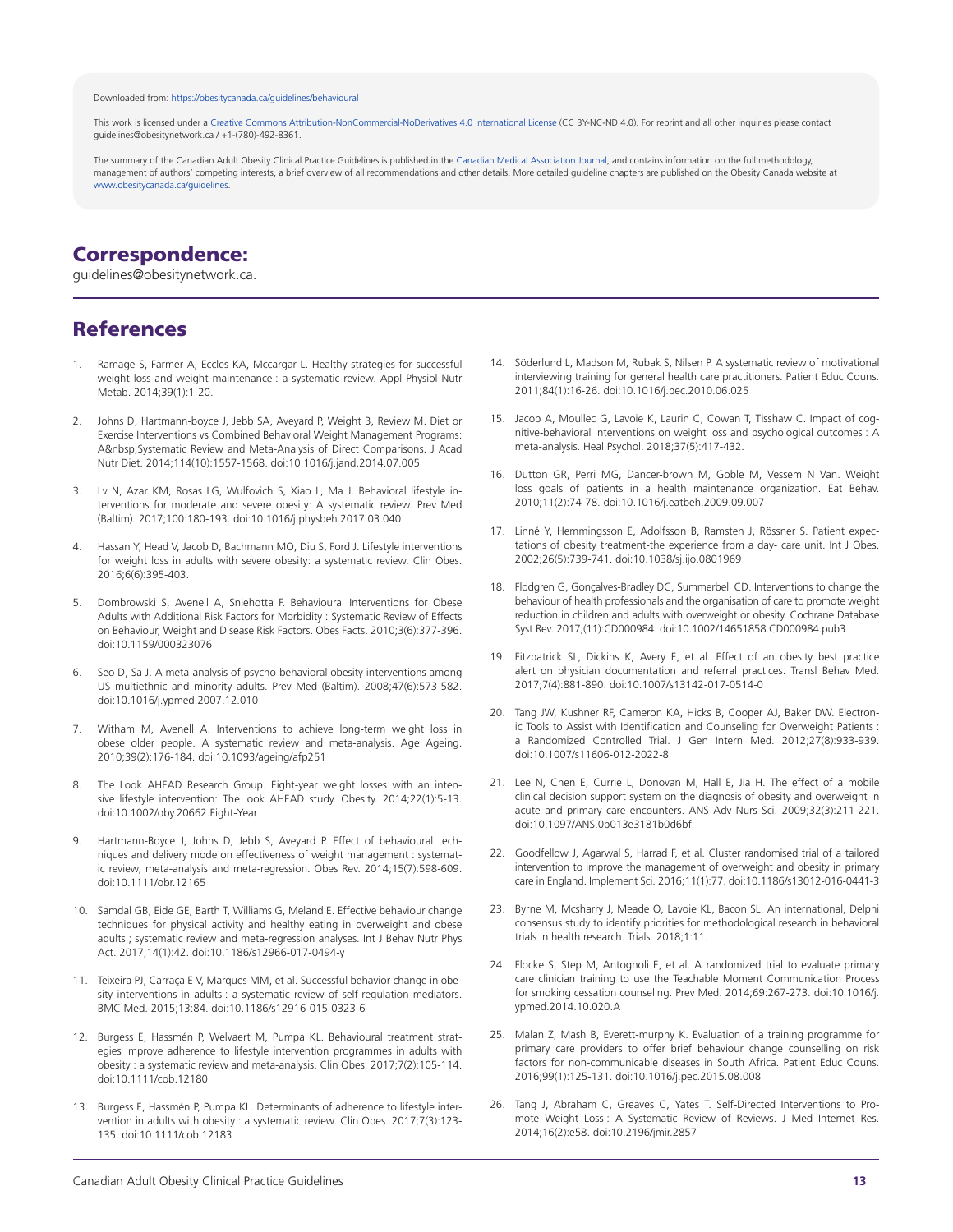- 27. Semper H, Povey R, Clark-Carter D. A systematic review of the effectiveness of smartphone applications that encourage dietary self-regulatory strategies for weight loss in overweight and obese adults. Obes Rev. 2016;17(9):895-906. doi:10.1111/obr.12428.
- 28. Lowe MR, Butryn ML. Hedonic hunger : A new dimension of appetite ? Physiol Behav. 2007;91(4):432-439. doi:10.1016/j.physbeh.2007.04.006
- 29. Zheng H, Lenard N, Shin A, Berthoud H. Appetite control and energy balance regulation in the modern world: Reward-driven brain overrides repletion signals. Int J Obes. 2009;33(Suppl 2):S8–13. doi:10.1038/ijo.2009.65.Appetite
- 30. Epstein LH, Carr KA, Lin H, Fletcher KD. Food reinforcement, energy intake, and macronutrient choice. Am J Clin Nutr. 2011;94(1):12-18. doi:10.3945/ajcn.110.010314.12
- 31. Epstein LH, Temple JL, Neaderhiser BJ, Salis RJ, Richard W, Leddy JJ. Food reinforcement, the dopamine D2 receptor genotype, and energy intake in obese and nonobese humans. Behav Neurosci. 2007;121(5):877-886.
- 32. DelParigi A, Chen K, Salbe A, Hill J, Wing R, EM R. Successful dieters have increased neural activity in cortical areas involved in the control of behavior. Int J Obes. 2007;31(3):440-448. doi:10.1038/sj.ijo.0803431
- 33. Gettens K, Gorin A. Executive function in weight loss and weight loss maintenance : a conceptual review and novel control. J Behav Med. 2017;40(5):687- 701. doi:10.1007/s10865-017-9831-5.
- 34. Stoeckel LE, Birch LL, Heatherton T, et al. Psychological and neural contributions to appetite self-regulation. Obesity. 2017;25(Suppl 1):S17-S25. doi:10.1002/ oby.21789.Psychological
- 35. Butryn ML, Forman EM, Lowe MR, Gorin AA, Zhang F, Schaumberg K. Efficacy of environmental and acceptance-based enhancements to behavioral weight loss treatment: The ENACT trial. Obesity. 2017;25(5):866-872. doi:10.1002/ oby.21813.Efficacy
- 36. Forman E, Butryn M, Manasse S, Crosby R, Goldstein S, Wyckoff E. Acceptance-based versus standard behavioral treatment for obesity: Results from the mind your health randomized controlled trial. Obesity. 2016;24(10):2050-2056. doi:10.1002/oby.21601.Acceptance-Based
- 37. Pearl RL, Puhl RM. The distinct effects of internalizing weight bias: An experimental study. Body Image. 2016;17:38-42. doi:10.1016/j.bodyim.2016.02.002
- 38. Mensinger JL, Calogero RM, Tylka TL. Internalized weight stigma moderates eating behavior outcomes in women with high BMI participating in a healthy living program. Appetite. 2016;102:32-43. doi:10.1016/j.appet.2016.01.033
- 39. Murakami JM, Latner JD. Weight acceptance versus body dissatisfaction: Effects on stigma, perceived self-esteem, and perceived psychopathology. Eat Behav. 2015;19:163-167. doi:10.1016/j.eatbeh.2015.09.010
- 40. Lee M, Ata RN, Brannick MT. Malleability of weight-biased attitudes and beliefs: A meta-analysis of weight bias reduction interventions. Body Image. 2014;11(3):251-259. doi:10.1016/j.bodyim.2014.03.003
- 41. Schvey NA, Puhl RM, Brownell KD. The impact of weight stigma on caloric consumption. Obesity. 2011;19(10):1957-1962. doi:10.1038/oby.2011.204
- 42. Finch E, Linde J, Jeffery R, Rothman A, King C, Levy R. The effects of outcome expectations and satisfaction on weight loss and maintenance : correlational and experimental analyses--a randomized trial. Heal Psychol. 2005;24(6):608- 616. doi:10.1037/0278-6133.24.6.608.The
- 43. Calugi S, Marchesini G, Ghoch M El, Rd IG, Grave RD. The Influence of Weight-Loss Expectations on Weight Loss and of Weight-Loss Satisfaction on Weight Maintenance in Severe Obesity. J Acad Nutr Diet. 2017;117(1):32-38. doi:10.1016/j.jand.2016.09.001
- 44. Coleman K, Austin BT, Brach C, Wagner EH. Evidence on the chronic care model in the new millennium. Heal Aff. 2009;28(1):75-85. doi:10.1377/ hlthaff.28.1.75.Evidence
- 45. Vallis M, Lee-Baggley D, Sampalli T, et al. Equipping providers with principles, knowledge and skills to successfully integrate behaviour change counselling into practice: a primary healthcare framework. Public Health. 2018;154:70-78. doi:10.1016/j.puhe.2017.10.022
- 46. Vallis M. Are Behavioural Interventions Doomed to Fail ? Challenges to Self-Management Support in Chronic Diseases. Can J Diabetes. 2015;39(4):330-334. doi:10.1016/j.jcjd.2015.01.002
- 47. Wadden TA, Webb VL, Moran CH, Brooke A. Lifestyle modification for obesity: New developments in diet, physical activity, and behavior therapy. Circulation. 2012;125(9):1157-1170. doi:10.1161/CIRCULATIONAHA.111.039453.Lifestyle
- 48. Preedy V, Watson R, Martin C, Editors. Handbook of Behavior, Food and Nutrition [Internet]. New York Springer-Verlag. 2011:Available from: https://www. springer.com/gp/book/9.
- 49. Ross R, Blair S, Lannoy L De, Després J, Lavie CJ. Changing the endpoints for determining effective obesity management. Prog Cardiovasc Dis. 2015;57(4):330- 336. doi:10.1016/j.pcad.2014.10.002
- 50. Sharma AM, Campbell-Scherer DL. Redefining obesity: Beyond the numbers. Obesity. 2017;25(4):660-661. doi:10.1002/oby.21801
- 51. Tate DF, Lytle LA, Sherwood NE, et al. Deconstructing interventions: approaches to studying behavior change techniques across obesity interventions. Transl Behav Med. 2016;6(2):236-243. doi:10.1007/s13142-015-0369-1
- 52. Epstein LH, Leddy JJ, Temple JL, Faith MS. Food reinforcement and eating: A multilevel analysis. Psychol Bull. 2007;133(5):884-906.
- 53. Carr KA, Daniel TO, Lin H, Epstein LH. Reinforcement pathology and obesity. Curr Drug Abus Rev. 2011;4(3):190-196.
- 54. Abraham C, Michie S. A taxonomy of behavior change techniques used in interventions. Heal Psychol. 2008;27(3):379-387. doi:10.1037/0278-6133.27.3.379
- 55. Michie S, Ashford S, Sniehotta F, Dombrowski S, Bishop A, French D. A refined taxonomy of behaviour change techniques to help people change their physical activity and healthy eating behaviours : the CALO- RE taxonomy. Psychol Heal. 2011;26(11):1479-1498. doi:10.1080/08870446.2010.540664
- 56. Södlerlund A, Fischer A, Johansson T. Physical activity, diet and behaviour modification in the treatment of overweight and obese adults : a systematic review. Perspect Public Heal. 2009;129(3):132-142. doi:10.1177/1757913908094805
- 57. Booth HP, Prevost TA, Wright AJ, Gulliford MC. Effectiveness of behavioural weight loss interventions delivered in a primary care setting: A systematic review and meta-analysis. Fam Pract. 2014;31(6):643-653. doi:10.1093/fampra/cmu064
- 58. Barnes R, Ivezaj V. A systematic review of motivational interviewing for weight loss among adults in primary care. Obes Rev. 2015;16(4):304-318. doi:10.1111/ obr.12264.A
- 59. Patnode C, Evans C V, Senger C, Redmond N. Behavioral Counseling to Promote a Healthful Diet and Physical Activity for Cardiovascular Disease Prevention in Adults Without Known Cardiovascular Disease Risk Factors: Updated Evidence Report and Systematic Review for the US Preventive Services Task Fo. JAMA. 2017;318(2):175-193. doi:10.1001/jama.2017.3303.Behavioral
- 60. Okorodudu DE, Bosworth HB, Corsino L, Veterans D, Medical A. Innovative interventions to promote behavioral change in overweight or obese individuals: A review of the literature. Ann Med. 2015;47(3):179-185. doi:10.3109/07853 890.2014.931102.Innovative
- 61. Olander EK, Fletcher H, Williams S, Atkinson L, Turner A, French DP. What are the most effective techniques in changing obese individuals ' physical activity self-efficacy and behaviour : a systematic review and meta-analysis. Int J Behav Nutr Phys Act. 2013;10:29.
- 62. Zheng Y, Klem M Lou, Sereika S, Danford C, Ewing L, Burke L. Self-weighing in weight management : a systematic literature review. Obesity. 2015;23(2):256- 265. doi:10.1002/oby.20946
- 63. Clifford D, Ozier A, Bundros J, Moore J, Kreiser A, Morris MN. Impact of Non-Diet Approaches on Attitudes, Behaviors, and Health Outcomes: A Systematic Review. J Nutr Educ Behav. 2015;47(2):143-155.e1. doi:10.1016/j. jneb.2014.12.002
- 64. Chao H. Body Image Change in Obese and Overweight Persons Enrolled in Weight Loss Intervention Programs : A Systematic Review and Meta-Analysis. PLoS One. 2015;10(5):e0124036. doi:10.1371/journal.pone.0124036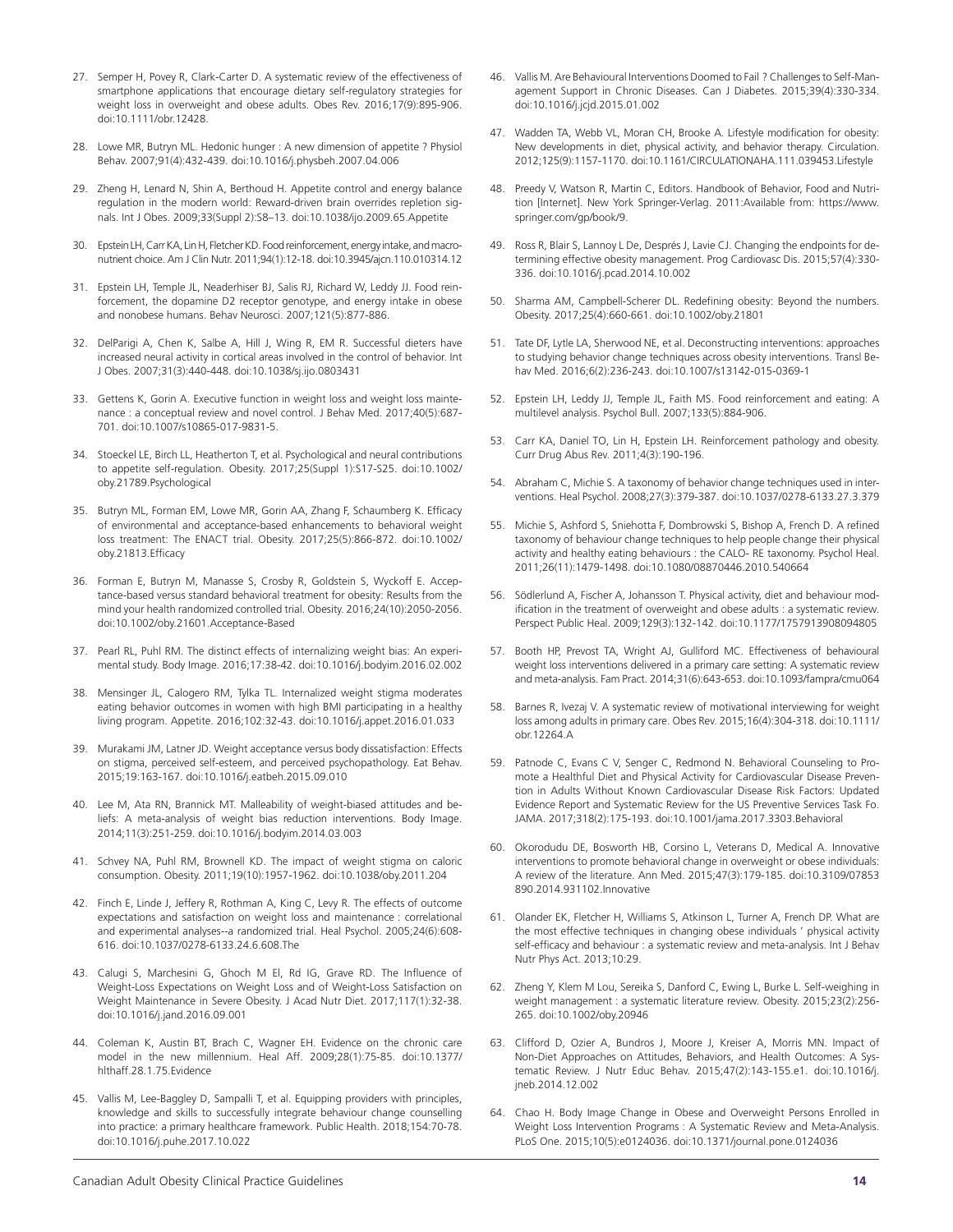- 65. Papadopoulos S, Brennan L. Correlates of weight stigma in adults with overweight and obesity: A systematic literature review. Obesity. 2015;23(9):1743- 1760. doi:10.1002/oby.21187
- 66. Nolan LJ, Eshleman A. Paved with good intentions: Paradoxical eating responses to weight stigma. Appetite. 2016;102:15-24. doi:10.1016/j.appet.2016.01.027
- 67. Pearl RL, Wadden TA, Hopkins CM, et al. Association between weight bias internalization and metabolic syndrome among treatment-seeking individuals with obesity. Obesity. 2017;25(2):317-322. doi:10.1002/oby.21716
- 68. Carels RA, Young KM, Wott CB, et al. Internalized weight stigma and its ideological correlates among weight loss treatment seeking adults. Eat Weight Disord. 2009;14(2-3):e92–e97. doi:10.1007/BF03327805
- 69. Latner JD, O'Brien KS, Durso LE, Brinkman LA, MacDonald T. Weighing obesity stigma: The relative strength of different forms of bias. Int J Obes. 2008;32(7):1145-1152. doi:10.1038/ijo.2008.53
- 70. Hilbert A, Braehler E, Schmidt R, Lowe B, Hauser W, Zenger M. Self-compassion as a resource in the self-stigma process of overweight and obese individuals. Obes Facts. 2015;8(5):293-301. doi:10.1159/000438681
- 71. Puhl R, Peterson JL, Luedicke J. Motivating or stigmatizing? Public perceptions of weight-related language used by health providers. Int J Obes. 2013;37(4):612- 619. doi:10.1038/ijo.2012.110
- 72. Foster G, Wadden T, Vogt R, Brewer G. What is a reasonable weight loss? Patients' expectations and evaluations of obesity treatment outcomes. J Consult Clin Psychol. 1997;65(1):79-85. doi:10.1037//0022-006x.65.1.79
- 73. Wadden T, Womble L, Sarwer D, Berkowitz R, Clark V, Foster G. Great expectations: "I'm losing 25% of my weight no matter what you say." J Consult Clin Psychol. 2003;71(6):1084-1089. doi:10.1037/0022-006X.71.6.1084
- 74. Fabricatore A, Wadden T, Womble L, Sarwer D, Berkowitz R, Foster G. The role of patients' expectations and goals in the behavioral and pharmacological treatment of obesity. Int J Obes. 2007;31(11):1739-1745. doi:10.1038/ sj.ijo.0803649
- 75. Gorin A, Pinto A, Tate D, Raynor H, Fava J, Wing R. Failure to meet weight loss expectations does not impact maintenance in successful weight losers. Obesity. 2007;15(12):3086–90. doi:10.1038/oby.2007.367
- 76. Dalle GR, Calugi S, Magri F, Cuzzolaro M, Dall'Aglio E, Lucchin L. Weight loss expectations in obese patients seeking treatment at medical centers. Obes Res. 2014;12(12):2005-2012. doi:10.1038/oby.2004.251
- 77. Baldwin A, Rothman A, Effery R. Satisfaction with weight loss: Examining the longitudinal covariation between people's weight-loss-related outcomes and experiences and their satisfaction. Ann Behav Med. 2009;38(3):213-224. doi:10.1007/s12160-009-9148-x.Satisfaction
- 78. Ames GE, Thomas CS, Patel RH, Mcmullen JS, Lutes LD. Should providers encourage realistic weight expectations and satisfaction with lost weight in commercial weight loss programs ? a preliminary study. Springerplus. 2014;3:477.
- 79. Foster G, Phelan S, Wadden T, Gill D, Ermold J, Didie E. Promoting more modest weight losses : a pilot study. Obes Res. 2004;12(8):1271-1277. doi:10.1038/ oby.2004.161
- 80. Jeffery R, Linde J, Finch E, Rothman A, King C. A satisfaction enhancement intervention for long-term weight loss. Obesity. 2006;14(5):863-869. doi:10.1038/ oby.2006.100
- 81. Polivy J, Herman C. If at first you don 't succeed. False hopes of self-change. Am Psychol. 2002;57(9):677-689.
- 82. Giesen J, Havermans R, Douven A, Tekelenburg M, Jansen A. Will work for snack food : the association of BMI and snack reinforcement. Obesity. 2010;18(5):966-970. doi:10.1038/oby.2010.20
- 83. Mela D. Eating for pleasure or just wanting to eat ? Reconsidering sensory hedonic responses as a driver of obesity. Appetite. 2006;47(1):10-17. doi:10.1016/j.appet.2006.02.006
- 84. Hill C, Saxton J, Webber L, Blundell J, Wardle J. The relative reinforcing value of food predicts weight gain in a longitudinal study of 7--10-y-old children. Am J Clin Nutr. 2009;90(2):276-281. doi:10.3945/ajcn.2009.27479
- 85. Lansigan R, Emond J, Gilbert-Diamond D. Understanding eating in the absence of hunger among young children: A systematic review of existing studies. Appetite. 2015;85:36-47. doi:10.1016/j.appet.2014.10.032.Understanding
- 86. Castellanos E, Charboneau E, Dietrich M, Park S, Bradley B, Mogg K. Obese adults have visual attention bias for food cue images : evidence for altered reward system function. Int J Obes. 2009;33(9):1063-1073. doi:10.1038/ ijo.2009.138
- 87. Davis C, Patte K, Levitan R, Reid C, Tweed S, Curtis C. From motivation to behaviour : A model of reward sensitivity, overeating, and food preferences in the risk profile for obesity. Appetite. 2007;48(1):12-19. doi:10.1016/j.appet.2006.05.016
- 88. Berridge KC, Ho C, Richard JM, Difeliceantonio AG. The tempted brain eats: Pleasure and desire circuits in obesity and eating disorders. Brain Res. 2010;1350:43-64. doi:10.1016/j.brainres.2010.04.003.The
- 89. Franken IHA, Muris P. Individual differences in reward sensitivity are related to food craving and relative body weight in healthy women. Appetite. 2005;45(2):198-201. doi:10.1016/j.appet.2005.04.004
- 90. Finlayson G, King N, Blundell J. Liking vs. wanting food : Importance for human appetite control and weight regulation. Neurosci Biobehav Rev. 2007;31(7):987- 1002. doi:10.1016/j.neubiorev.2007.03.004
- 91. Saelens BE, Epstein LH. Reinforcing Value of Food in Obese and Non-obese Women. Appetite. 1996;27(1):41-50.
- 92. Temple JL, Legierski CM, Giacomelli AM, Salvy S. Overweight children find food more reinforcing and consume more energy than do nonoverweight children. Am J Clin Nutr. 2008;87(5):1121-1127.
- 93. Epstein LH, Carr KA, Lin H, Fletcher KD, Roemmich JN. Usual Energy Intake Mediates the Relationship Between Food Reinforcement and BMI. Obesity. 2012;20(9):1815-1819. doi:10.1038/oby.2012.2
- 94. Cheng J, de Bruin J, Feenstra M. Dopamine efflux in nucleus accumbens shell and core in response to appetitive classical conditioning. Eur J Neurosci. 2003;18(5):1306-1314. doi:10.1046/j.1460-9568.2003.02849.x
- 95. Sunsay C, Rebec G V. Real-time dopamine efflux in the nucleus accumbens core during pavlovian conditioning. Behav Neurosci. 2008;122(2):358-367. doi:10.1037/0735-7044.122.2.358.Real-Time
- 96. Stice E, Spoor S, Bohon C, Small D. Relation between obesity and blunted striatal response to food is moderated by TaqIA A1 allele. Science (80- ). 2008;322(5900):449-452. doi:10.1126/science.1161550.Relation
- 97. Wang G, Volkow N, Logan J, Pappas N, Wong C, Zhu W. Brain dopamine and obesity. Lancet. 2001;357(9253):354-357. doi:10.1016/s0140-6736(00)03643-6
- 98. Burger K, Stice E. Greater striatopallidal adaptive coding during cue-reward learning and food reward habituation predict future weight gain. Neuroimage. 2014;99:122-128. doi:10.1016/j.neuroimage.2014.05.066.Greater
- 99. Demos KE, Heatherton TF, Kelley WM. Individual Differences in Nucleus Accumbens Activity to Food and Sexual Images Predict Weight Gain and Sexual Behavior. J Neurosci. 2012;32(16):5549-5552. doi:10.1523/JNEUROS-CI.5958-11.2012
- 100. Guo J, Simmons W, Herscovitch P, Martin A, Hall K. Striatal dopamine D2-like receptor correlation patterns with human obesity and opportunistic eating behavior. Mol Psychiatry. 2014;19(10):1078-1084. doi:10.1038/mp.2014.102.Striatal
- 101. Stice E, Yokum S, Burger KS, Epstein LH, Small DM. Youth at Risk for Obesity Show Greater Activation of Striatal and Somatosensory Regions to Food. J Neurosci. 2011;31(12):4360-4366. doi:10.1523/JNEUROSCI.6604-10.2011
- 102. Volkow N, Wang G, Telang F, Fowler J, Thanos P, Logan J. Low dopamine striatal D2 receptors are associated with prefrontal metabolism in obese subjects: Possible contributing factors. Neuroimage. 2008;42(4):1537-1543. doi:10.1016/j. neuroimage.2008.06.002.Low